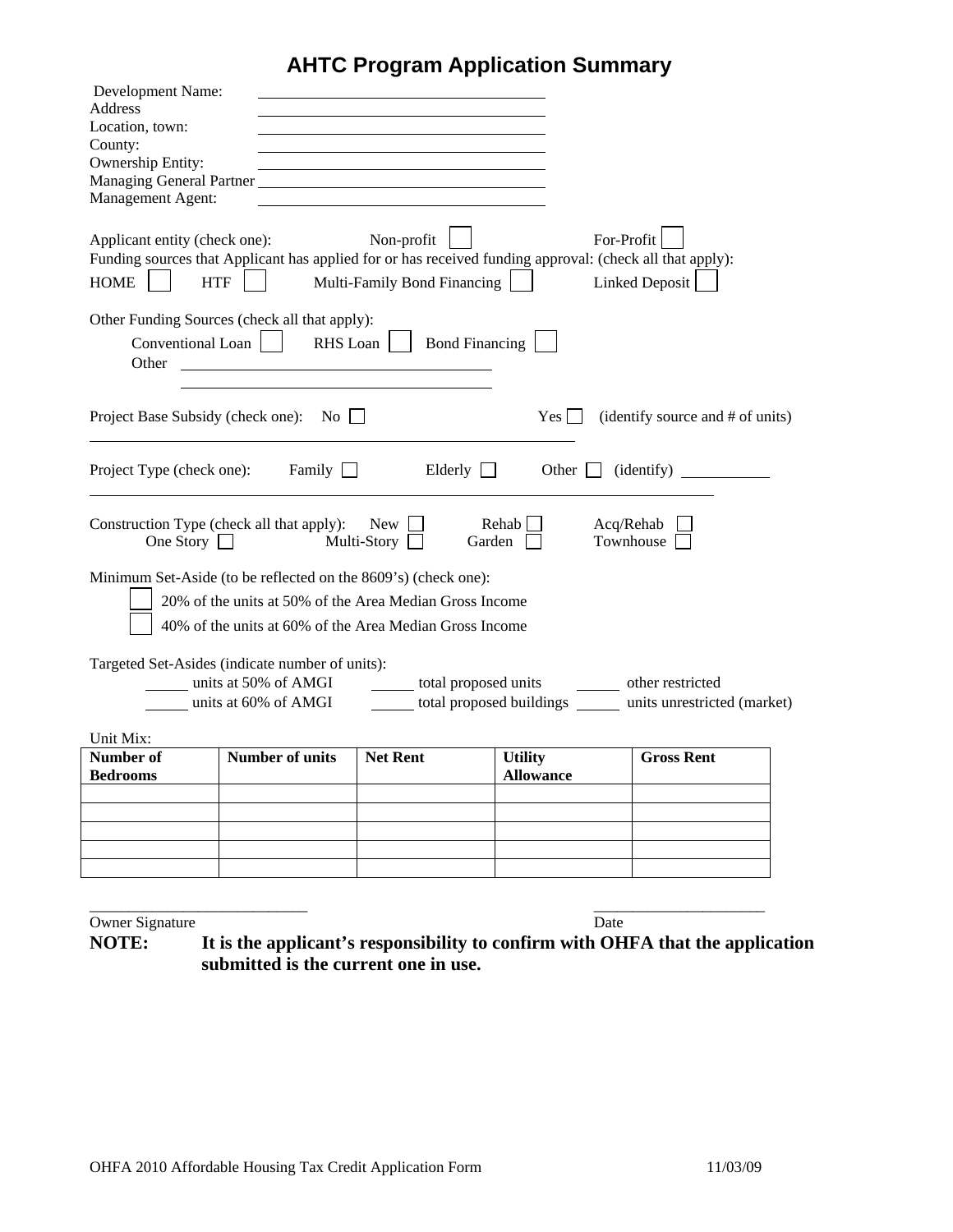

# **OKLAHOMA HOUSING FINANCE AGENCY**  Affordable Housing Tax Credits Program (AHTC) **2010 Application Form for Reservation**

**100 N.W. 63rd St., Suite 200 Oklahoma City, OK 73116 or P.O. Box 26720 Oklahoma City, OK 73126-0720**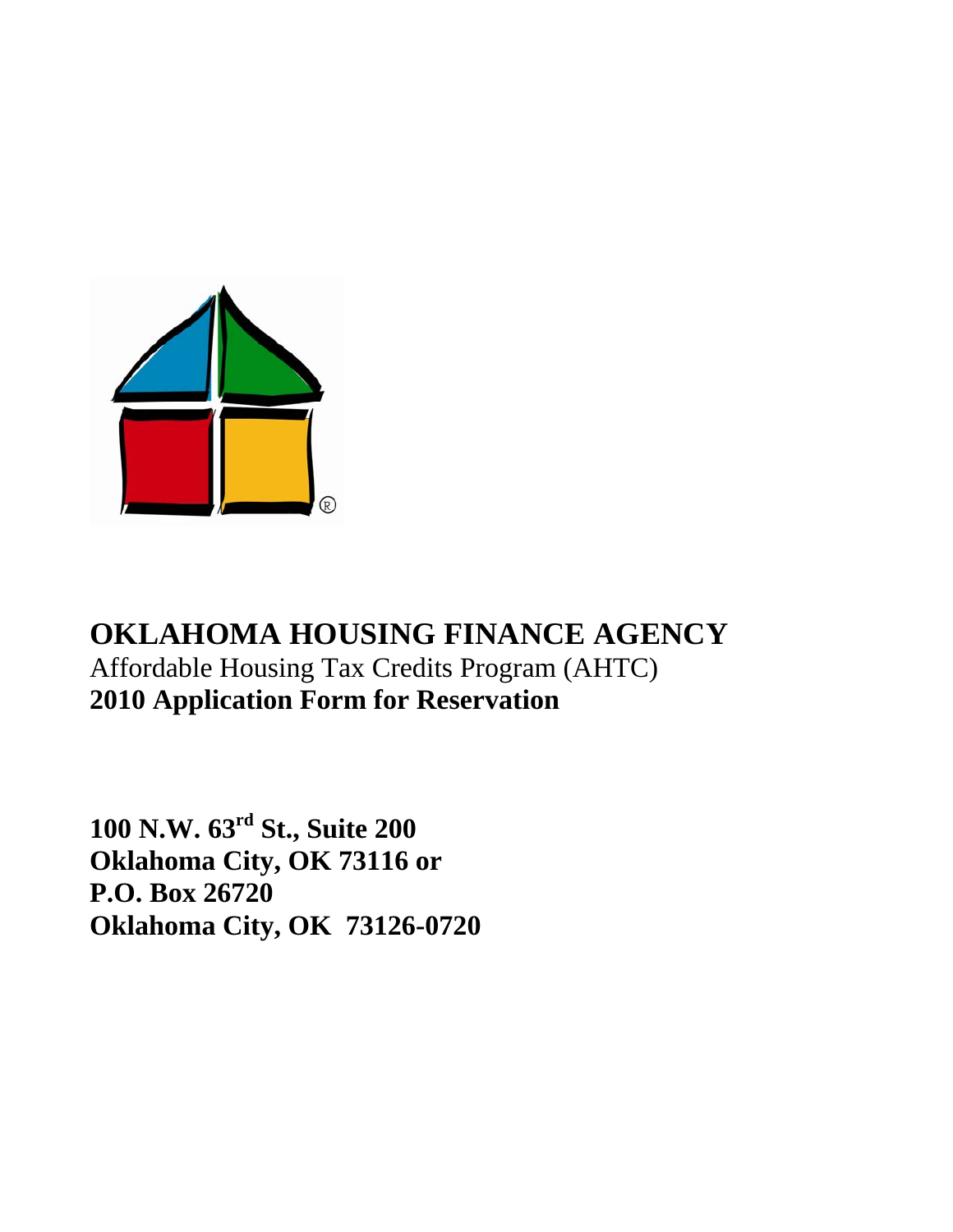# **DOCUMENT & TAB REQUIREMNTS FORMAT**

**In order to facilitate your application's review, please organize your application and its required supporting documentation by submitting them in a three-ring binder, fully indexed. Some form of logical pagination throughout the Application is both recommended and appreciated by Staff.** 

**Check box to indicate completion.** 

|                                                                                                                                  | TAB#          |
|----------------------------------------------------------------------------------------------------------------------------------|---------------|
| <b>AHTC Program Application Summary and Application</b>                                                                          |               |
| <b>Source and Documentation of Utility Allowance and Project-based</b><br><b>Rent Approval (if Applicable)</b>                   |               |
| <b>Construction Cost Breakdown</b>                                                                                               |               |
| 15-year pro forma                                                                                                                |               |
| Letters of Credit/Funding Commitments for <b>All</b> funding sources,<br>including Construction & Permanent                      |               |
| <b>Syndication Commitment/Letter of Intent</b>                                                                                   |               |
| <b>Location Map</b>                                                                                                              |               |
| <b>Notice Requirements</b>                                                                                                       | 5             |
| <b>Market Study</b>                                                                                                              |               |
| <b>Non-Profit Documentation (if applicable)</b>                                                                                  |               |
| <b>Capacity and Prior Performance Documentation and Identity</b><br>of Interest                                                  | 8             |
| <b>Resolution of Support</b>                                                                                                     |               |
| <b>Acquisition Credits/ten-year holding requirement (if applicable)</b>                                                          | 10            |
| <b>Readiness to Proceed- Site Control, Preliminary Plans or Specifications,</b><br><b>Zoning</b>                                 | 11            |
| Capital Needs Assessment & C.N.A Certification (if applicable)                                                                   | 12            |
| <b>Self certification for Development Amenities</b>                                                                              | <u>13</u>     |
| Development Amenities waiver for rehab projects (if applicable)<br>OHFA 2010 Affordable Housing Tax Credit Application Form<br>2 | 13<br>11/0309 |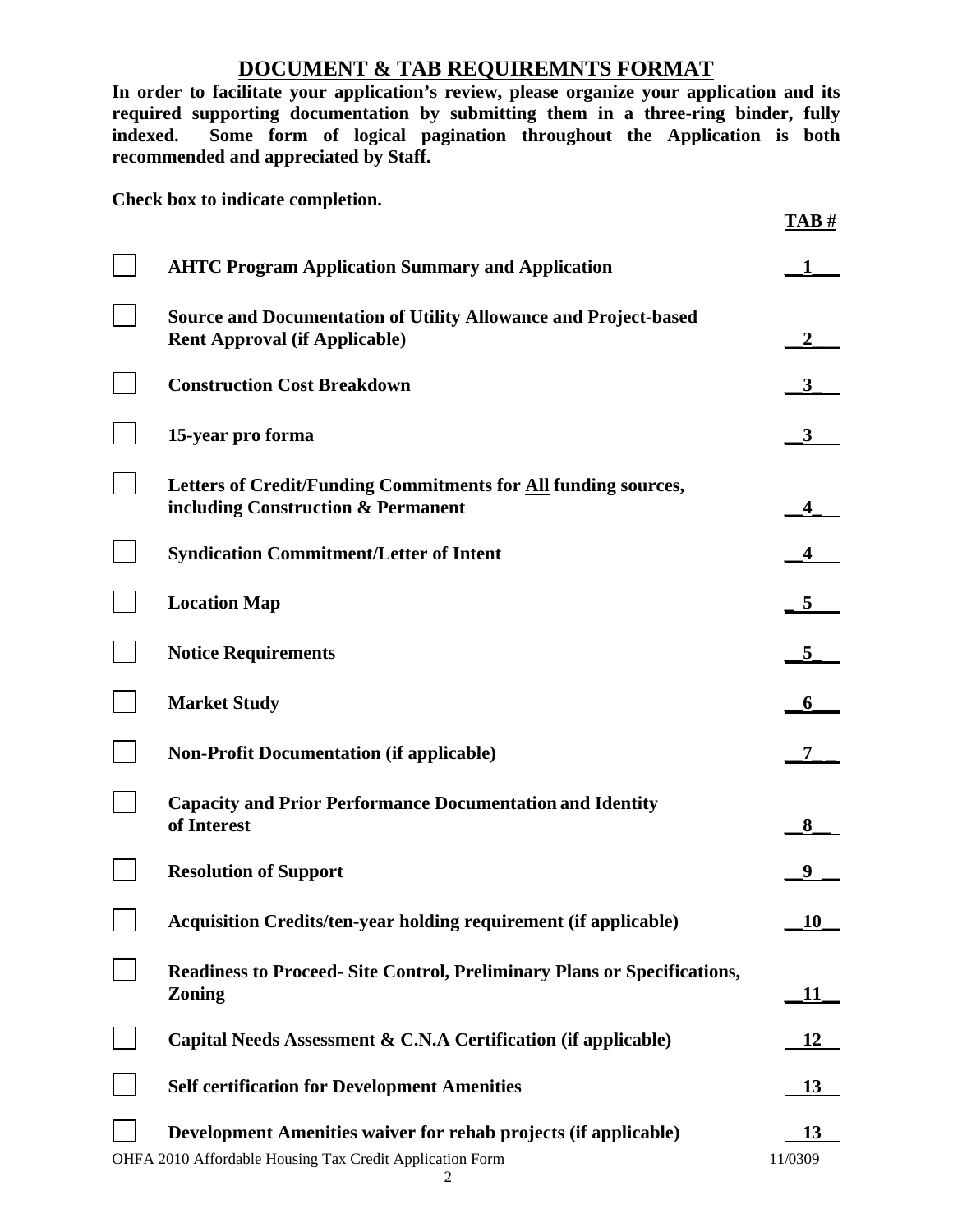| <b>Self Certification for Section 42 Leasing Language</b>                                                       | 13        |
|-----------------------------------------------------------------------------------------------------------------|-----------|
| <b>Self Certification for Development Services</b>                                                              | 13        |
| Self Certification on Acceptance of Referrals from the local PHA<br>and/or OHFA and Public Housing Waiting List | 13        |
|                                                                                                                 |           |
| <b>EVALUATION AND RATING CRITERIA REVIEW</b>                                                                    |           |
| <b>Applicant's Self Score Sheet &amp; Certification</b>                                                         | 14        |
| <b>Income Targeting</b>                                                                                         | 14        |
| <b>Term of Affordability</b>                                                                                    | 14        |
| <b>Tenant/Special Needs Populations</b>                                                                         | 14        |
| <b>Development Location and Housing Characteristics</b>                                                         | 15        |
| <b>Development Leverage</b>                                                                                     | 16        |
| <b>Community Support</b>                                                                                        | 17        |
| <b>Energy Efficiency</b>                                                                                        | 18        |
| <b>Development Team Experience</b>                                                                              | 19        |
| <b>Management Experience</b>                                                                                    | 19        |
| <b>Tenant Populations of individuals with children</b>                                                          | <b>20</b> |
| <b>Tenant Ownership</b>                                                                                         | 21        |
| <b>Preservation of affordable housing developments</b>                                                          | <u>22</u> |
| <b>Historic Nature</b>                                                                                          | 23        |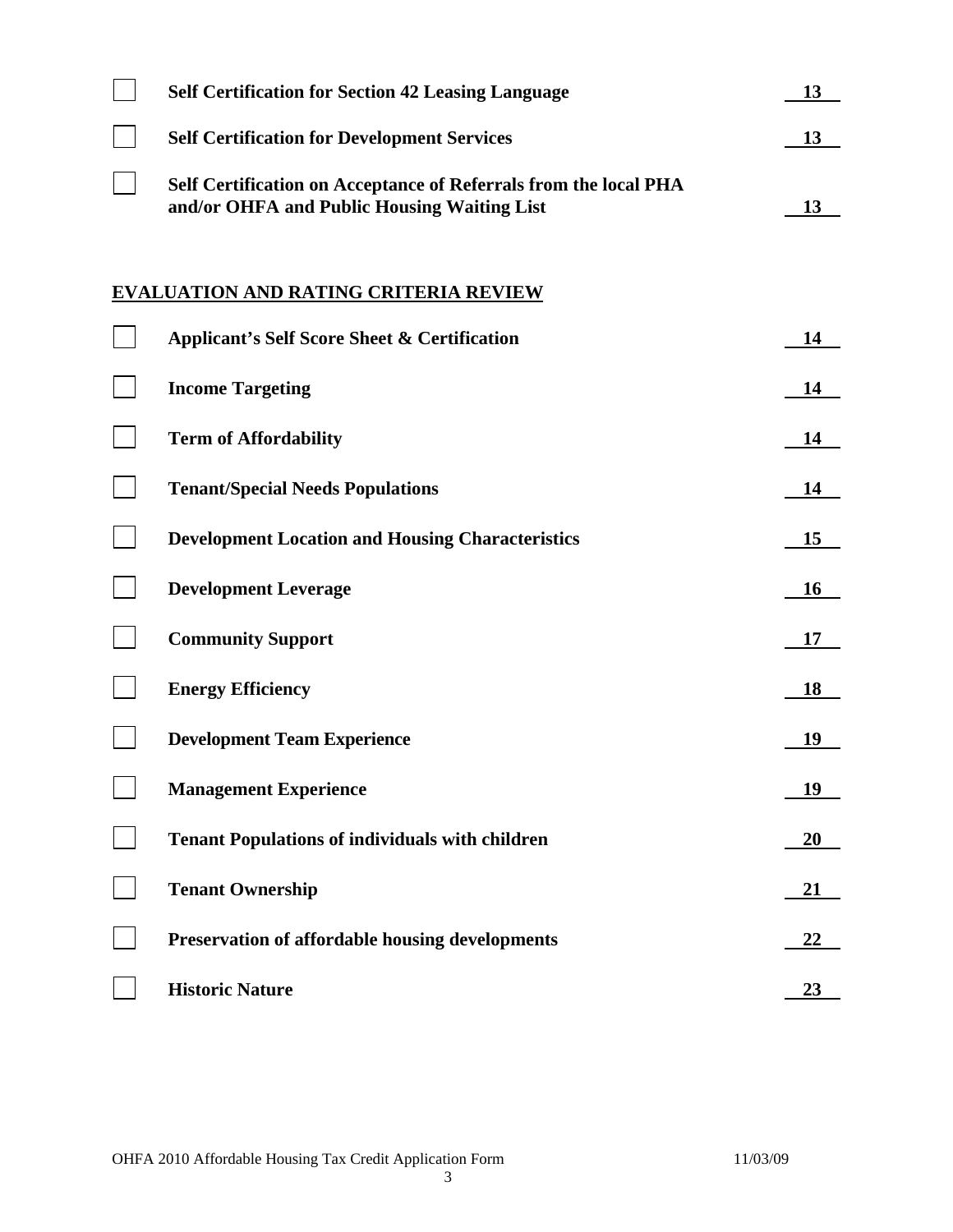#### **OKLAHOMA HOUSING FINANCE AGENGY 2010 AFFORDABLE HOUSING TAX CREDIT APPLICATION FOR RESERVATION**

The applicant must fill out *ALL* applicable parts of the application form *FULLY* and include *ALL* documents and supplementary materials required. *ALL blanks must be typed and filled <u>out completely.</u>* If a section is not applicable, then mark it as such.

#### **I. GENERAL DEVELOPMENT INFORMATION**

| A.        | Development Name                                                                                                                                                                                                                                                                                                                                     |                                                  |
|-----------|------------------------------------------------------------------------------------------------------------------------------------------------------------------------------------------------------------------------------------------------------------------------------------------------------------------------------------------------------|--------------------------------------------------|
|           |                                                                                                                                                                                                                                                                                                                                                      |                                                  |
|           |                                                                                                                                                                                                                                                                                                                                                      |                                                  |
|           | Allocation Year _____________ Application Cycle _____________ Application Date _________                                                                                                                                                                                                                                                             |                                                  |
| <b>B.</b> | <b>Amount of Annual Credit Requested</b>                                                                                                                                                                                                                                                                                                             | $\$\$ (From Part XIV)                            |
|           | Check all applicable Set-asides: Non-Profit<br>Elderly                                                                                                                                                                                                                                                                                               | Other Rural<br>Rural 515 $\vert$<br>General Pool |
| C.        | Type of Credit Requested (check <b>all</b> that apply)<br>New Construction<br>Rehabilitation<br>Rehabilitation and Acquisition with units occupied or suitable for occupancy on acquisition<br>date.<br>Rehabilitation and Acquisition with units occupied or suitable for occupancy upon completion<br>of the rehabilitation.<br>$\Box$ Acquisition |                                                  |
| D.        | Is this a USDA Rural Development (515, 538, or other) Development?                                                                                                                                                                                                                                                                                   | Yes<br>N <sub>o</sub>                            |
| Ε.        | Is this Development using HOME funding?                                                                                                                                                                                                                                                                                                              | N <sub>o</sub><br>Yes                            |
| F.        | Is this Development using Tax Exempt Bond financing?<br>(If "yes" it must be at least 50% of aggregate basis)                                                                                                                                                                                                                                        | N <sub>o</sub><br>Yes                            |
| G.        | Minimum Low-income Threshold for Credit eligibility (check one)                                                                                                                                                                                                                                                                                      |                                                  |
|           | 20% of the units serving households at 50% of the area median                                                                                                                                                                                                                                                                                        |                                                  |

40% of the units serving households at 60% of the area median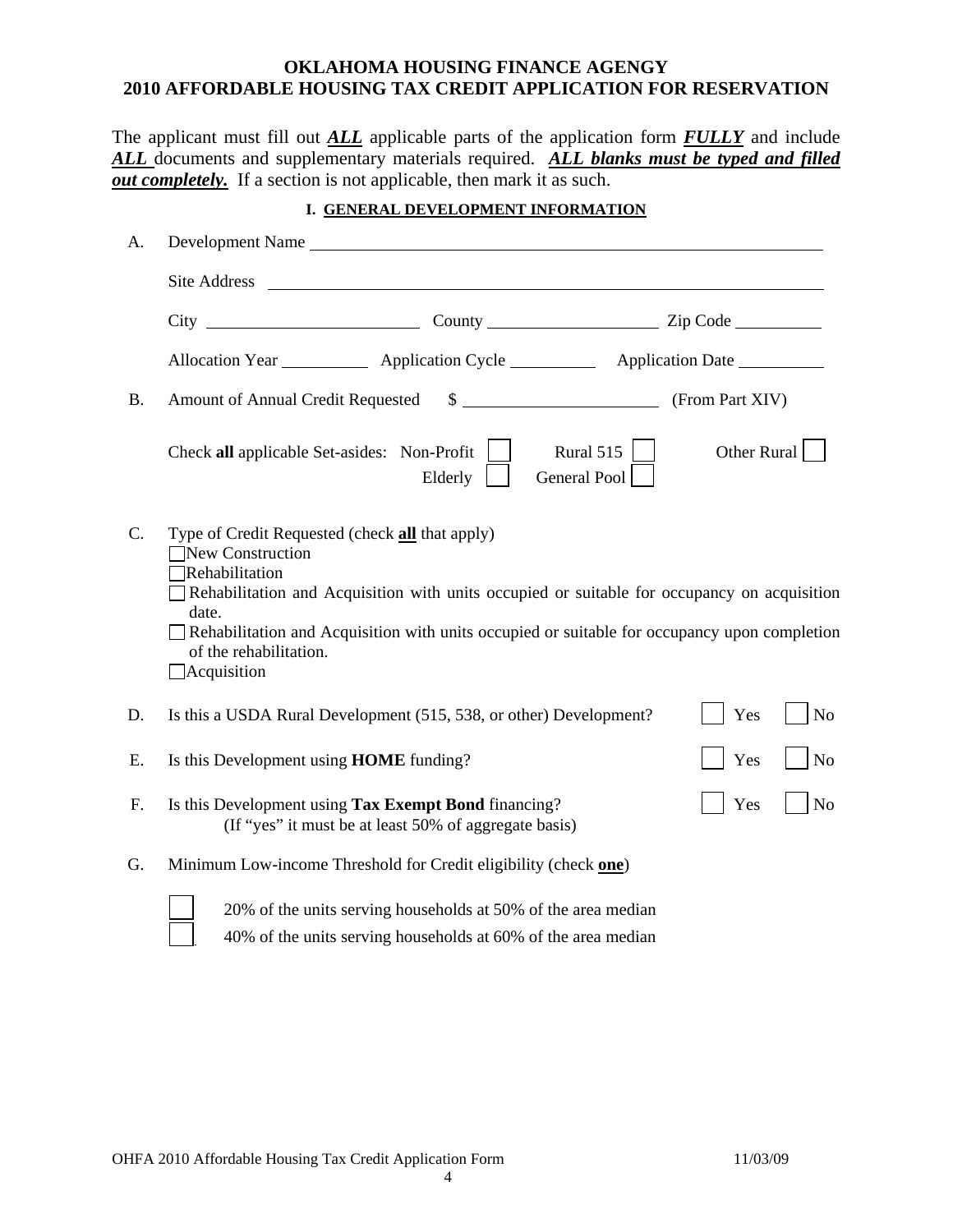#### **I. GENERAL DEVELOPMENT INFORMATION (cont)**

|    |                                                                                                                                                                                                          | $\frac{(\%)}{(\%)}$ of the low-income units will serve households at ___% of the area median income |
|----|----------------------------------------------------------------------------------------------------------------------------------------------------------------------------------------------------------|-----------------------------------------------------------------------------------------------------|
|    | $(\frac{\%}{\%})$ of the low-income units will serve households at ___% of the area median income<br>(# )                                                                                                |                                                                                                     |
|    | $\frac{(\%)}{(\%)}$ of the low-income units will serve households at __% of the area median income<br>$(\#)$                                                                                             |                                                                                                     |
| J. | Total number of units<br>Total number of buildings<br>Total number of Low-income units<br>Percentage of total units<br>Sq ft of low-income units<br>Total square footage<br>Common Units                 | $\%$                                                                                                |
| Κ. | <b>Single Family</b><br>Multifamily<br>Type of Housing:                                                                                                                                                  |                                                                                                     |
| L. | Type of Units<br>Townhomes<br>Semi-Detached<br>Apartments<br><b>SRO</b><br>Manufactured<br>Other                                                                                                         | Detached                                                                                            |
| M. | Number of Floors in the Tallest Building ______; Elevator Construction?                                                                                                                                  | Yes<br>N <sub>o</sub>                                                                               |
| N. | Targeting of Units (Indicate type and % of units) - can total more than 100%                                                                                                                             | Family                                                                                              |
|    |                                                                                                                                                                                                          |                                                                                                     |
| O. | <b>Census Tract Number</b>                                                                                                                                                                               |                                                                                                     |
| P. | Is this Development located in a Qualified Census Tract or Difficult to Develop Area?                                                                                                                    |                                                                                                     |
|    | Yes<br>No If yes, submit evidence of eligibility.                                                                                                                                                        | Tab# 15                                                                                             |
|    | Is this Development located in a Metropolitan Statistical Area?<br>Yes                                                                                                                                   | N <sub>o</sub>                                                                                      |
| Q. | Are you requesting the non QCT/DDA 130% general adjustment boost?<br>(Note that an Applicant can only check "yes" for either item P. or item Q. not both)                                                | Yes<br>N <sub>o</sub>                                                                               |
| R. | State House District: Congressional District: _____<br>State Senate District:                                                                                                                            |                                                                                                     |
| S. | Yes<br>Is the site part of an organized plan?<br>N <sub>o</sub>                                                                                                                                          |                                                                                                     |
|    | If yes, explain and provide documentation.                                                                                                                                                               | $Tab#_12$                                                                                           |
| T. | Site Control is a <b>requirement</b> for eligibility for a tax credit reservation.<br>Is site currently under control?<br>Yes<br>$\rm No$<br>If yes, control is in the form of: (Include documentation): | Tab#12                                                                                              |

 $\overline{\phantom{a}}$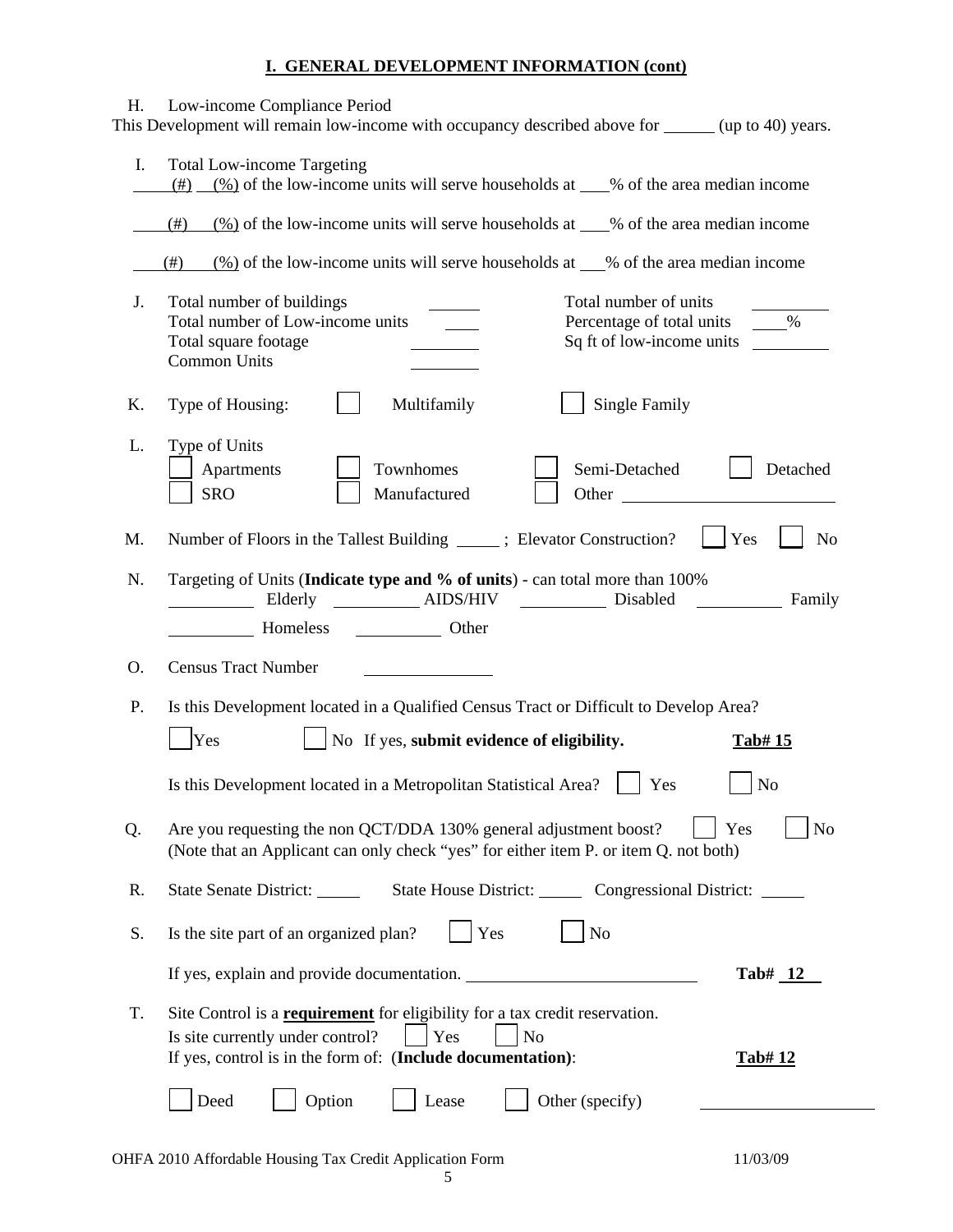Expiration Date:

|    | U. Is site properly zoned?<br>Yes<br>N <sub>o</sub><br>Include documentation from entity providing zoning.                                                                                     | Tab#12 |
|----|------------------------------------------------------------------------------------------------------------------------------------------------------------------------------------------------|--------|
| V. | Are all utilities available to and of the appropriate size for the Development?                                                                                                                | Tab#12 |
|    | Yes     No If no, provide explanation, including dates, when all utilities will be available.                                                                                                  |        |
|    |                                                                                                                                                                                                |        |
|    |                                                                                                                                                                                                |        |
| W. | Legal description of the property as identified in the site control document.                                                                                                                  |        |
|    |                                                                                                                                                                                                |        |
|    |                                                                                                                                                                                                |        |
| X. | If Development includes acquiring buildings, buildings acquired or to be acquired from:<br>Related party<br>unrelated party<br>FHA, RTC and/or other insured depository institution in default |        |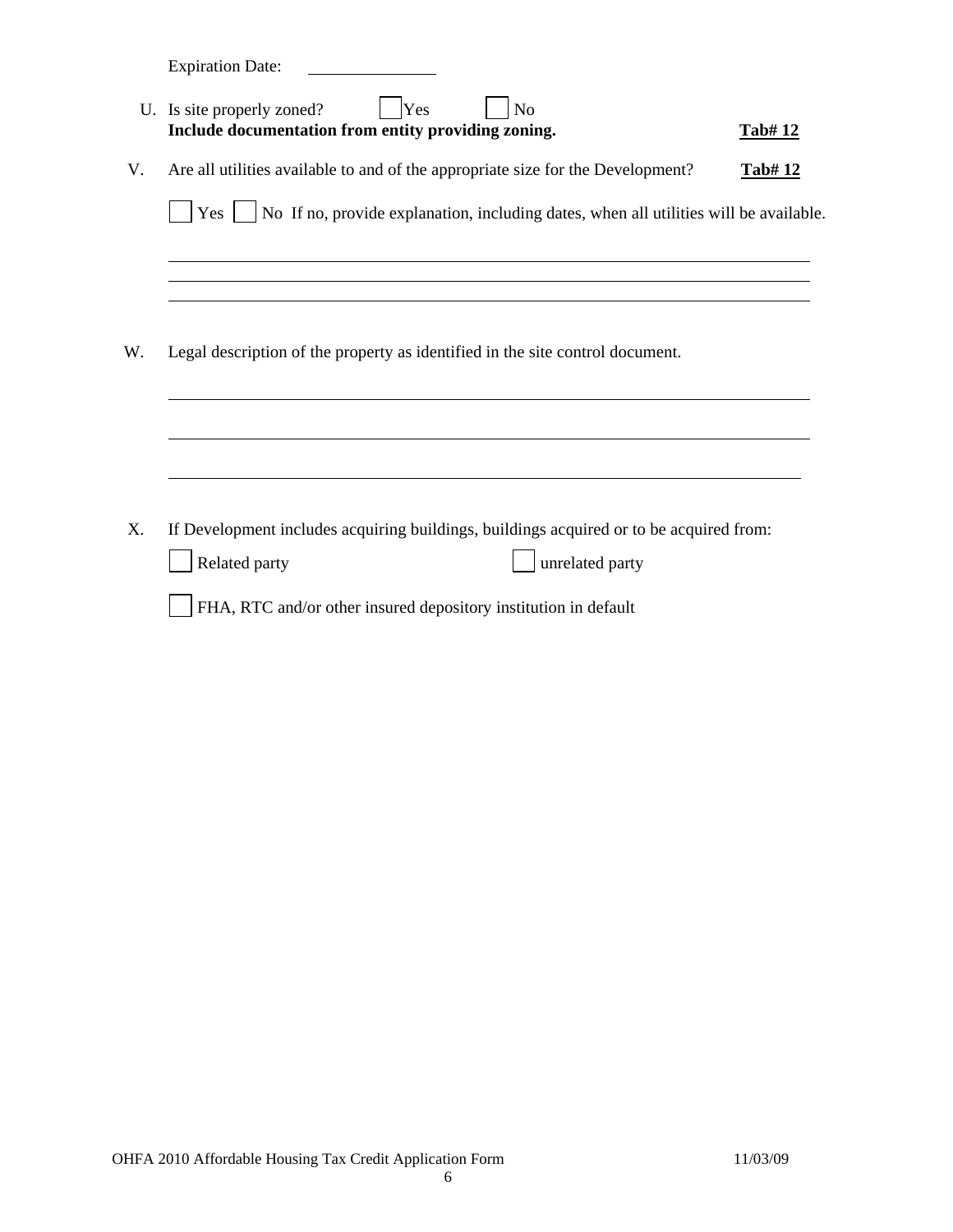Y. List below, by building address, the date the building(s) was last placed in service, date the building was or will be acquired, and the number of years between the date the building was last placed in service and date of acquisition. If applicable, applicant must submit evidence of approved waiver of ten-year rule by a letter ruling from the IRS. Attorney's opinion must be submitted if building(s) is to be included in eligible basis.

| <b>Building Address</b> | Last Placed in Service | <b>Acquisition Date</b> | # Years since PIS |
|-------------------------|------------------------|-------------------------|-------------------|
|                         | <b>Date</b>            |                         |                   |
|                         |                        |                         |                   |
|                         |                        |                         |                   |
|                         |                        |                         |                   |
|                         |                        |                         |                   |
|                         |                        |                         |                   |
|                         |                        |                         |                   |
|                         |                        |                         |                   |
|                         |                        |                         |                   |
|                         |                        |                         |                   |
|                         |                        |                         |                   |
|                         |                        |                         |                   |
|                         |                        |                         |                   |
|                         |                        |                         |                   |
|                         |                        |                         |                   |
|                         |                        |                         |                   |
|                         |                        |                         |                   |
|                         |                        |                         |                   |
|                         |                        |                         |                   |
|                         |                        |                         |                   |
|                         |                        |                         |                   |
|                         |                        |                         |                   |
|                         |                        |                         |                   |
|                         |                        |                         |                   |
|                         |                        |                         |                   |
|                         |                        |                         |                   |

#### **WHEN IS THE ACQUISITION PLACED IN SERVICE?**

- **IF HABITABLE, THE DATE THE BUILDING IS "READY AND AVAILABLE" FOR ITS SPECIFICALLY DESIGNED FUNCTION.**
- **IF** *NOT* **HABITABLE, THE PLACED-IN-SERVICE DATE WILL BE THE SAME AS THE REHAB PLACED-IN-SERVICE DATE, WHEN THE BUILDING IS HABITABLE.**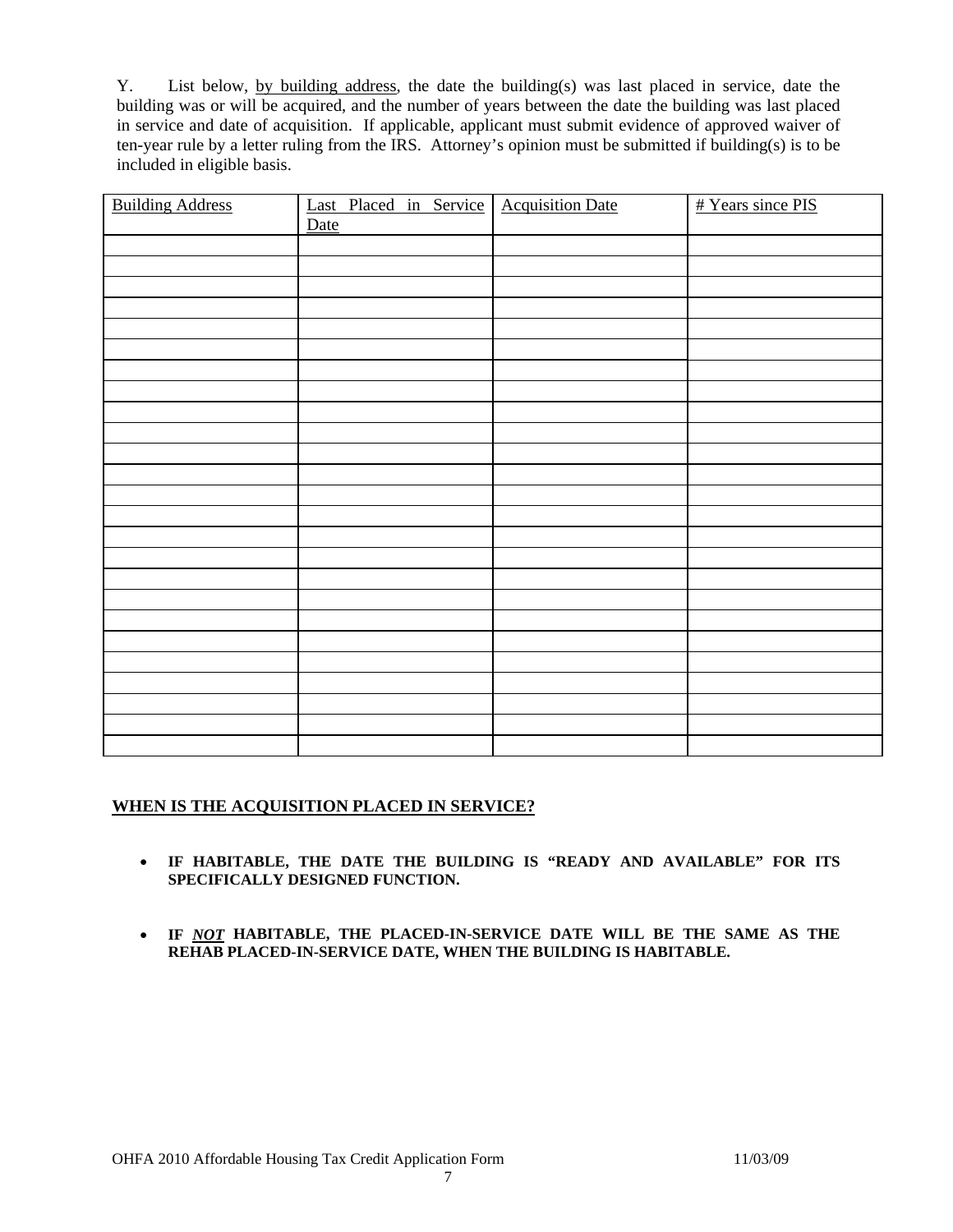#### **II. OWNER/APPLICANT INFORMATION**

| Taxpayer I.D. (Applicant)                                                                                                                                                                                                                                |            |                                                                  |
|----------------------------------------------------------------------------------------------------------------------------------------------------------------------------------------------------------------------------------------------------------|------------|------------------------------------------------------------------|
|                                                                                                                                                                                                                                                          |            |                                                                  |
|                                                                                                                                                                                                                                                          |            |                                                                  |
|                                                                                                                                                                                                                                                          |            | Zip Code                                                         |
|                                                                                                                                                                                                                                                          |            |                                                                  |
| Phone $($ ) Fax $($ $)$                                                                                                                                                                                                                                  |            |                                                                  |
|                                                                                                                                                                                                                                                          |            |                                                                  |
| Taxpayer I.D. (Owner)                                                                                                                                                                                                                                    |            |                                                                  |
|                                                                                                                                                                                                                                                          |            |                                                                  |
|                                                                                                                                                                                                                                                          |            |                                                                  |
| Street Address <u>and the set of the set of the set of the set of the set of the set of the set of the set of the set of the set of the set of the set of the set of the set of the set of the set of the set of the set of the </u><br>$City$ State $S$ |            | $\mathsf{Zip}$ Code $\_\_\_\_\_\_\_\_\_\_\_\_\_\_\_\_\_\_\_\_\_$ |
|                                                                                                                                                                                                                                                          |            |                                                                  |
|                                                                                                                                                                                                                                                          |            |                                                                  |
| Phone $($ ) Fax $($ $)$                                                                                                                                                                                                                                  |            |                                                                  |
| E-mail Leadership and the contract of the contract of the contract of the contract of the contract of the contract of the contract of the contract of the contract of the contract of the contract of the contract of the cont                           |            |                                                                  |
| Type of Ownership:<br>General Partnership                                                                                                                                                                                                                |            |                                                                  |
| <b>Limited Partnership</b>                                                                                                                                                                                                                               |            |                                                                  |
| Limited Liability Co                                                                                                                                                                                                                                     |            |                                                                  |
| Corporation                                                                                                                                                                                                                                              |            |                                                                  |
| Individual                                                                                                                                                                                                                                               |            |                                                                  |
| Non-Profit Corporation                                                                                                                                                                                                                                   |            |                                                                  |
| <b>Local Government</b>                                                                                                                                                                                                                                  |            |                                                                  |
| Housing Agency                                                                                                                                                                                                                                           |            |                                                                  |
| Other (specify)                                                                                                                                                                                                                                          |            |                                                                  |
| B. Legal Status of Owner                                                                                                                                                                                                                                 |            |                                                                  |
| Incorporated                                                                                                                                                                                                                                             | Registered | Chartered                                                        |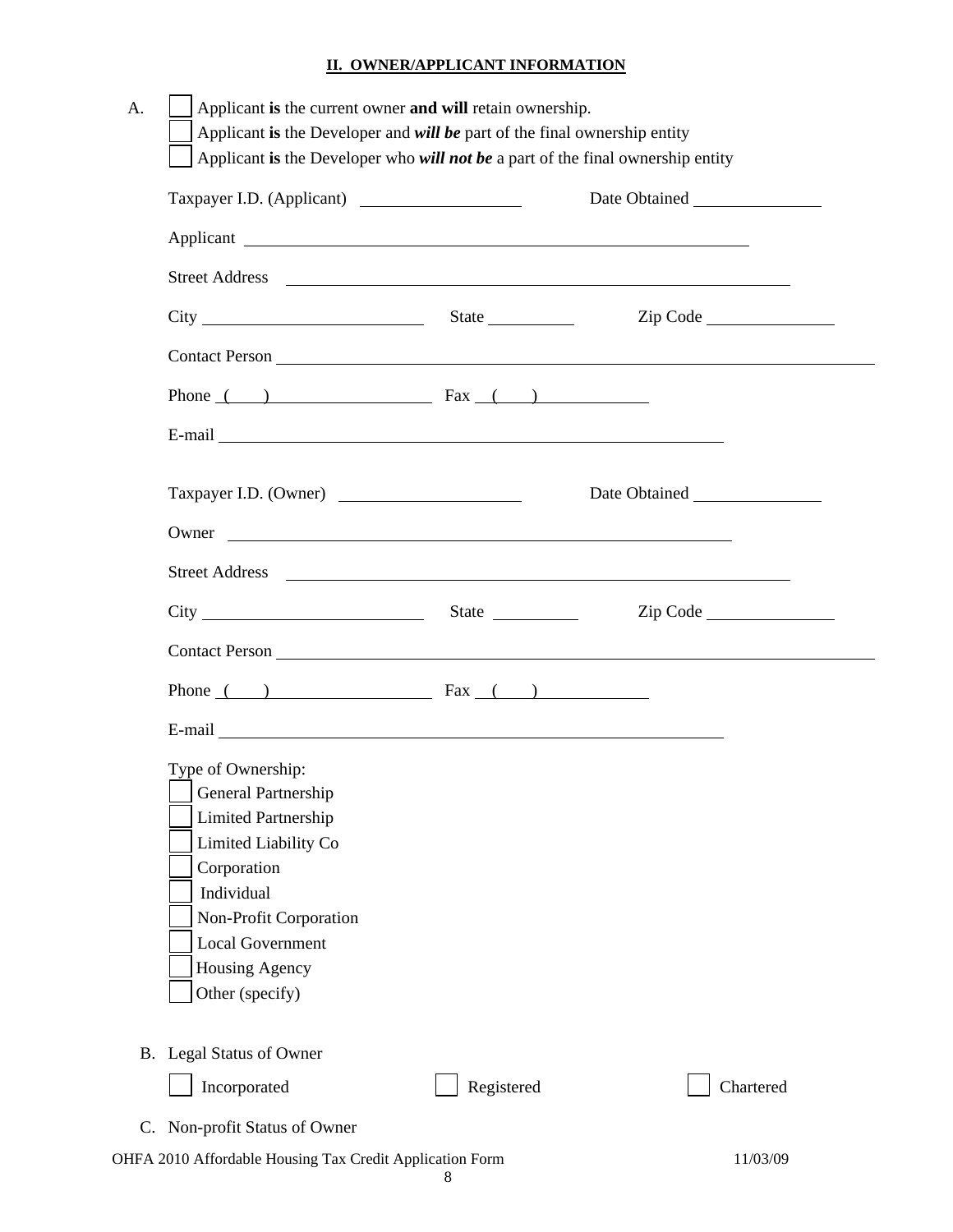|    | $501(c)$ (3)                                        |                                         | $501(c)$ (4)          | $501(a)$ Exemption |
|----|-----------------------------------------------------|-----------------------------------------|-----------------------|--------------------|
|    | D. Capacity of Applicant<br>Developer<br>Contractor | <b>General Partner</b><br>Attorney, Tax | Sponsor<br><b>CPA</b> | Mgmt Co            |
| E. | <b>Contact Person during Application Process:</b>   |                                         |                       |                    |
|    |                                                     |                                         |                       |                    |
|    |                                                     |                                         |                       |                    |
|    |                                                     |                                         |                       |                    |
|    |                                                     |                                         |                       | Zip Code           |
|    | Phone $\qquad)$                                     |                                         | $\text{Fax}$ ( )      |                    |
|    |                                                     |                                         |                       |                    |
|    |                                                     |                                         |                       |                    |
|    |                                                     |                                         |                       |                    |

\* It is the responsibility of the Applicant to notify OHFA of any changes in the contact person. This notification should be sent in writing to the Housing Development Team as soon as the change occurs.

This person(s) will be designated as the contact respecting all issues concerning this application.

#### **III. CONTACT INFORMATION**

| Developer                                                                                                                                                                                                                      |                  |
|--------------------------------------------------------------------------------------------------------------------------------------------------------------------------------------------------------------------------------|------------------|
| Contact Person                                                                                                                                                                                                                 |                  |
| Address and the contract of the contract of the contract of the contract of the contract of the contract of the contract of the contract of the contract of the contract of the contract of the contract of the contract of th |                  |
| City, State, Zip                                                                                                                                                                                                               |                  |
| Phone $($ $)$                                                                                                                                                                                                                  | $\text{Fax}$ ( ) |
|                                                                                                                                                                                                                                |                  |
| <b>General Partner or Managing Member</b>                                                                                                                                                                                      |                  |
|                                                                                                                                                                                                                                | Contact Person   |
|                                                                                                                                                                                                                                |                  |
| City, State, Zip                                                                                                                                                                                                               |                  |
| Phone () Fax () Percentage of GP Ownership                                                                                                                                                                                     |                  |
|                                                                                                                                                                                                                                |                  |
|                                                                                                                                                                                                                                |                  |
| Contractor Contractor                                                                                                                                                                                                          | Tax Id $#$       |
| Contact Person                                                                                                                                                                                                                 |                  |
| Address and the contract of the contract of the contract of the contract of the contract of the contract of the contract of the contract of the contract of the contract of the contract of the contract of the contract of th |                  |
| City, State, Zip                                                                                                                                                                                                               |                  |
| Phone $($ $)$                                                                                                                                                                                                                  | Fax $($ $)$      |
|                                                                                                                                                                                                                                |                  |
|                                                                                                                                                                                                                                |                  |
| <b>Management Company Community Community Community</b> Tax Id #                                                                                                                                                               |                  |
| OHFA 2010 Affordable Housing Tax Credit Application Form<br>9                                                                                                                                                                  | 11/03/09         |

A. Detailed contact information: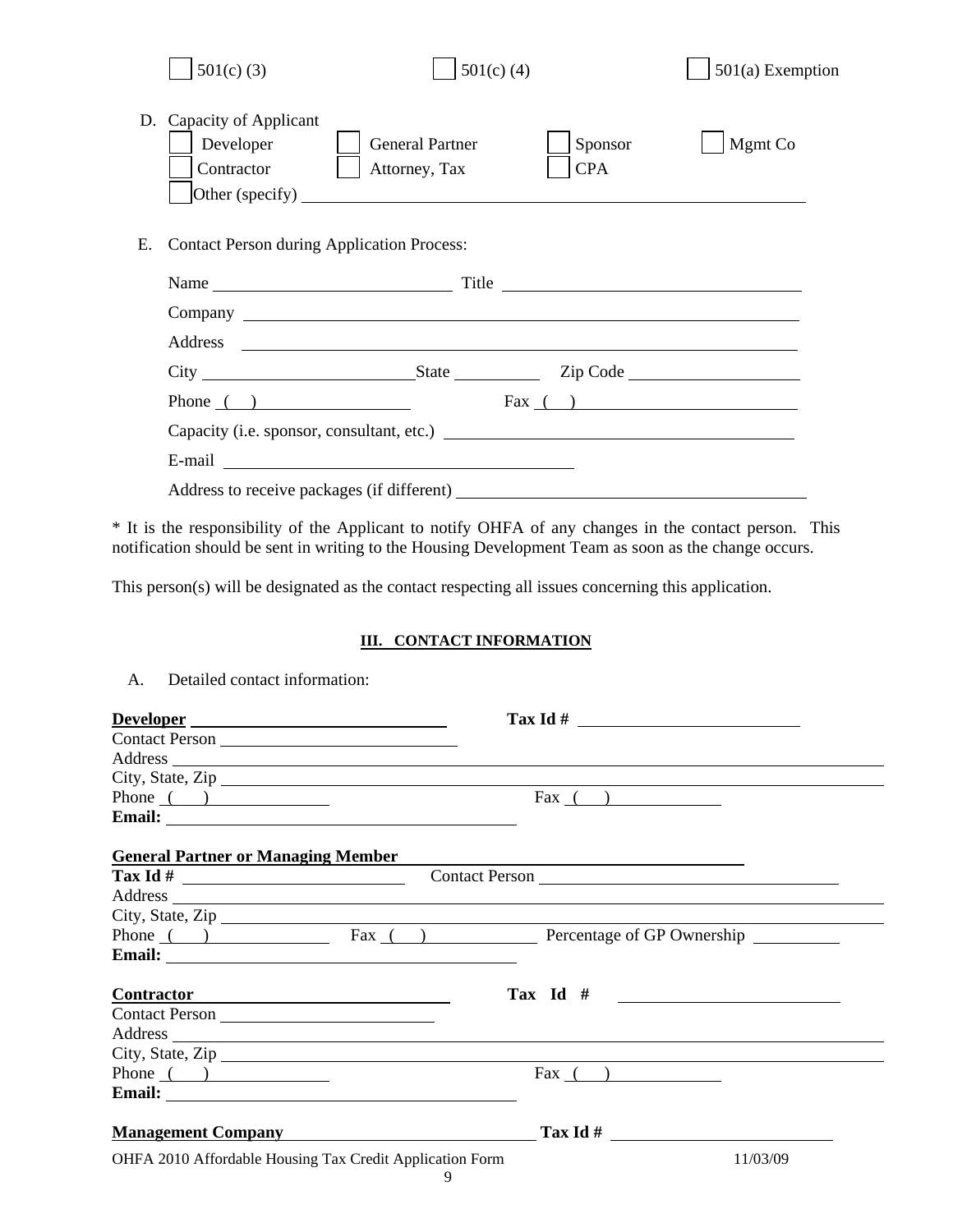| Contact Person<br>Address and the contract of the contract of the contract of the contract of the contract of the contract of the contract of the contract of the contract of the contract of the contract of the contract of the contract of th<br>City, State, Zip<br>Fax $($ $)$<br>Phone $($ $)$<br>Email: <u>Alexander School and School and School and School and School and School and School and School and School and School and School and School and School and School and School and School and School and School and School</u><br><b>Non-Profit Participant</b><br><b>Organization</b><br>Address and the contract of the contract of the contract of the contract of the contract of the contract of the contract of the contract of the contract of the contract of the contract of the contract of the contract of th<br>City, State, Zip<br>Phone () Fax () Non-Profit Status Non-Profit Status<br><b>Consultant/Packager Consultant</b><br>Address and the contract of the contract of the contract of the contract of the contract of the contract of the contract of the contract of the contract of the contract of the contract of the contract of the contract of th<br>City, State, Zip |
|------------------------------------------------------------------------------------------------------------------------------------------------------------------------------------------------------------------------------------------------------------------------------------------------------------------------------------------------------------------------------------------------------------------------------------------------------------------------------------------------------------------------------------------------------------------------------------------------------------------------------------------------------------------------------------------------------------------------------------------------------------------------------------------------------------------------------------------------------------------------------------------------------------------------------------------------------------------------------------------------------------------------------------------------------------------------------------------------------------------------------------------------------------------------------------------------------------------|
|                                                                                                                                                                                                                                                                                                                                                                                                                                                                                                                                                                                                                                                                                                                                                                                                                                                                                                                                                                                                                                                                                                                                                                                                                  |
|                                                                                                                                                                                                                                                                                                                                                                                                                                                                                                                                                                                                                                                                                                                                                                                                                                                                                                                                                                                                                                                                                                                                                                                                                  |
|                                                                                                                                                                                                                                                                                                                                                                                                                                                                                                                                                                                                                                                                                                                                                                                                                                                                                                                                                                                                                                                                                                                                                                                                                  |
|                                                                                                                                                                                                                                                                                                                                                                                                                                                                                                                                                                                                                                                                                                                                                                                                                                                                                                                                                                                                                                                                                                                                                                                                                  |
|                                                                                                                                                                                                                                                                                                                                                                                                                                                                                                                                                                                                                                                                                                                                                                                                                                                                                                                                                                                                                                                                                                                                                                                                                  |
|                                                                                                                                                                                                                                                                                                                                                                                                                                                                                                                                                                                                                                                                                                                                                                                                                                                                                                                                                                                                                                                                                                                                                                                                                  |
|                                                                                                                                                                                                                                                                                                                                                                                                                                                                                                                                                                                                                                                                                                                                                                                                                                                                                                                                                                                                                                                                                                                                                                                                                  |
|                                                                                                                                                                                                                                                                                                                                                                                                                                                                                                                                                                                                                                                                                                                                                                                                                                                                                                                                                                                                                                                                                                                                                                                                                  |
|                                                                                                                                                                                                                                                                                                                                                                                                                                                                                                                                                                                                                                                                                                                                                                                                                                                                                                                                                                                                                                                                                                                                                                                                                  |
|                                                                                                                                                                                                                                                                                                                                                                                                                                                                                                                                                                                                                                                                                                                                                                                                                                                                                                                                                                                                                                                                                                                                                                                                                  |
|                                                                                                                                                                                                                                                                                                                                                                                                                                                                                                                                                                                                                                                                                                                                                                                                                                                                                                                                                                                                                                                                                                                                                                                                                  |
|                                                                                                                                                                                                                                                                                                                                                                                                                                                                                                                                                                                                                                                                                                                                                                                                                                                                                                                                                                                                                                                                                                                                                                                                                  |
|                                                                                                                                                                                                                                                                                                                                                                                                                                                                                                                                                                                                                                                                                                                                                                                                                                                                                                                                                                                                                                                                                                                                                                                                                  |
|                                                                                                                                                                                                                                                                                                                                                                                                                                                                                                                                                                                                                                                                                                                                                                                                                                                                                                                                                                                                                                                                                                                                                                                                                  |
|                                                                                                                                                                                                                                                                                                                                                                                                                                                                                                                                                                                                                                                                                                                                                                                                                                                                                                                                                                                                                                                                                                                                                                                                                  |
|                                                                                                                                                                                                                                                                                                                                                                                                                                                                                                                                                                                                                                                                                                                                                                                                                                                                                                                                                                                                                                                                                                                                                                                                                  |
| Phone $\qquad)$<br>Fax $($ $)$                                                                                                                                                                                                                                                                                                                                                                                                                                                                                                                                                                                                                                                                                                                                                                                                                                                                                                                                                                                                                                                                                                                                                                                   |
|                                                                                                                                                                                                                                                                                                                                                                                                                                                                                                                                                                                                                                                                                                                                                                                                                                                                                                                                                                                                                                                                                                                                                                                                                  |
| <b>Tax Attorney Example 2018</b>                                                                                                                                                                                                                                                                                                                                                                                                                                                                                                                                                                                                                                                                                                                                                                                                                                                                                                                                                                                                                                                                                                                                                                                 |
| Contact Person                                                                                                                                                                                                                                                                                                                                                                                                                                                                                                                                                                                                                                                                                                                                                                                                                                                                                                                                                                                                                                                                                                                                                                                                   |
|                                                                                                                                                                                                                                                                                                                                                                                                                                                                                                                                                                                                                                                                                                                                                                                                                                                                                                                                                                                                                                                                                                                                                                                                                  |
| Address and the contract of the contract of the contract of the contract of the contract of the contract of the contract of the contract of the contract of the contract of the contract of the contract of the contract of th                                                                                                                                                                                                                                                                                                                                                                                                                                                                                                                                                                                                                                                                                                                                                                                                                                                                                                                                                                                   |
| City, State, Zip $\overline{\phantom{a}}$<br>$\text{Fax}$ ( )<br>Phone $($ $)$                                                                                                                                                                                                                                                                                                                                                                                                                                                                                                                                                                                                                                                                                                                                                                                                                                                                                                                                                                                                                                                                                                                                   |
|                                                                                                                                                                                                                                                                                                                                                                                                                                                                                                                                                                                                                                                                                                                                                                                                                                                                                                                                                                                                                                                                                                                                                                                                                  |
|                                                                                                                                                                                                                                                                                                                                                                                                                                                                                                                                                                                                                                                                                                                                                                                                                                                                                                                                                                                                                                                                                                                                                                                                                  |
|                                                                                                                                                                                                                                                                                                                                                                                                                                                                                                                                                                                                                                                                                                                                                                                                                                                                                                                                                                                                                                                                                                                                                                                                                  |
| Contact Person                                                                                                                                                                                                                                                                                                                                                                                                                                                                                                                                                                                                                                                                                                                                                                                                                                                                                                                                                                                                                                                                                                                                                                                                   |
| Address and the contract of the contract of the contract of the contract of the contract of the contract of the contract of the contract of the contract of the contract of the contract of the contract of the contract of th                                                                                                                                                                                                                                                                                                                                                                                                                                                                                                                                                                                                                                                                                                                                                                                                                                                                                                                                                                                   |
| City, State, Zip                                                                                                                                                                                                                                                                                                                                                                                                                                                                                                                                                                                                                                                                                                                                                                                                                                                                                                                                                                                                                                                                                                                                                                                                 |
| Phone $($ $)$<br>$\text{Fax}$ ( )                                                                                                                                                                                                                                                                                                                                                                                                                                                                                                                                                                                                                                                                                                                                                                                                                                                                                                                                                                                                                                                                                                                                                                                |
|                                                                                                                                                                                                                                                                                                                                                                                                                                                                                                                                                                                                                                                                                                                                                                                                                                                                                                                                                                                                                                                                                                                                                                                                                  |

Add any other development team member for which points are being claimed. Add additional pages as necessary.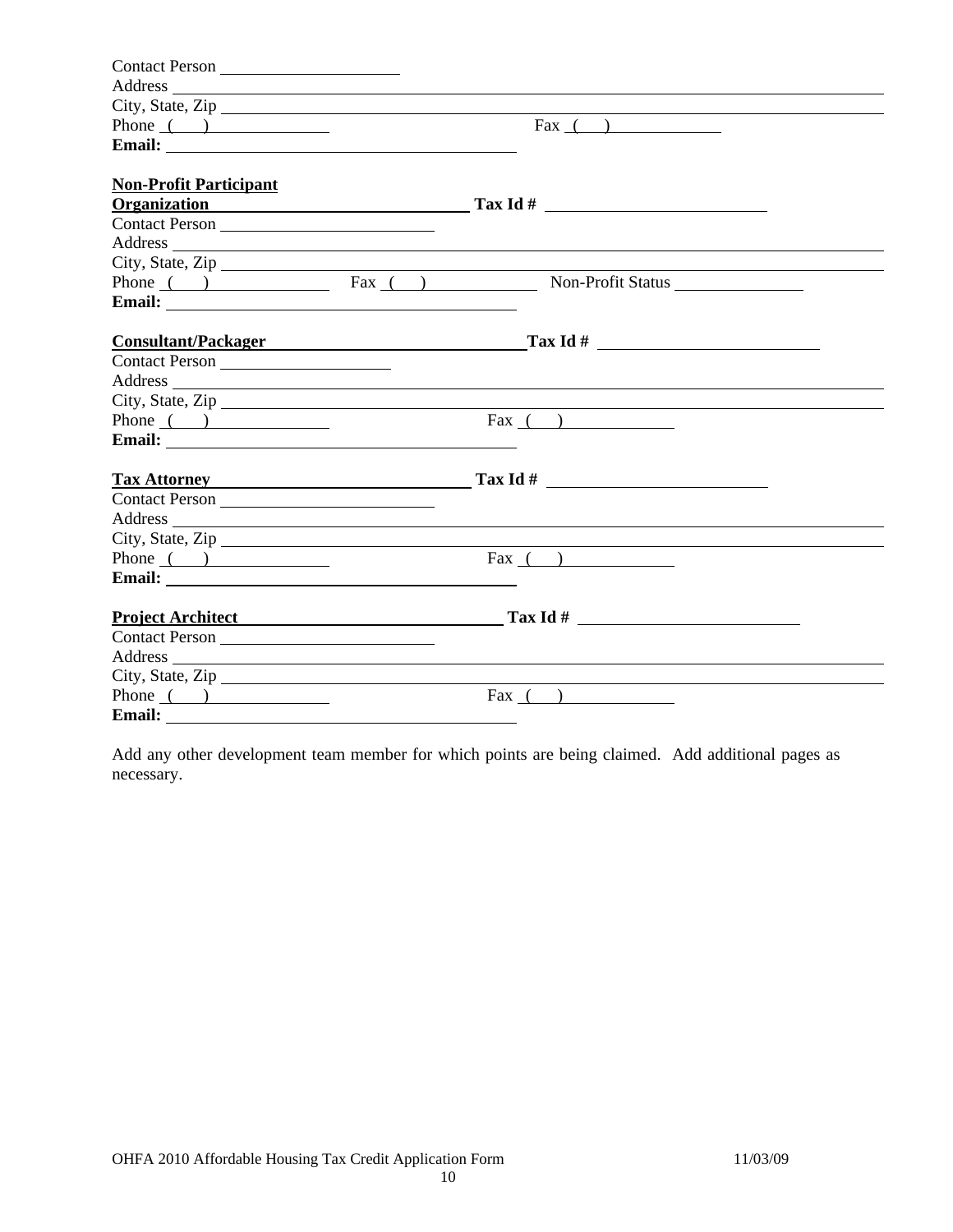#### **IV. APPLICABLE FRACTION DETERMINATION**

**Total Site / Acreage** 

|    |                                                               | <b>Number of Units</b> | Amount of Square<br>Footage |
|----|---------------------------------------------------------------|------------------------|-----------------------------|
| A  | <b>Commercial Use -not common</b>                             | XXXXXXXXXXXXXXXX       |                             |
|    |                                                               |                        |                             |
| в  | <b>Employee or Owner-Occupied Residential</b><br><b>Units</b> |                        |                             |
| C. | <b>Common Use - not including B</b>                           | XXXXXXXXXXXXXXXX       |                             |
| D  | <b>Low Income Residential Units</b>                           |                        |                             |
| E. | Non Low Income (like Market) Residential<br><b>Units</b>      |                        |                             |
| F  | Total Residential Units - B+D+E                               |                        |                             |
| G  | Total of all Buildings - A +B+C+D+E                           |                        |                             |

Add lines D and E divide the total by line D. Enter the percentages in the spaces provided. Calculate a percentage for each column, units and square footage.  $\frac{9}{6}$ 

The lower of the two percentages must be used when calculating credits using the basis method.

| <b>LIHTC Units</b><br>$\bullet$<br><b>HOME Units</b>                                                               |                               |                 |
|--------------------------------------------------------------------------------------------------------------------|-------------------------------|-----------------|
| Development Based Assisted Units                                                                                   |                               |                 |
| (Rents approved by HUD or other issuer?)                                                                           | Yes                           | N <sub>o</sub>  |
| Other Restricted Units (Specify)                                                                                   |                               |                 |
|                                                                                                                    | V. TENANT UTILITY INFORMATION |                 |
| Indicate which of the following costs (if any) are paid by the tenant<br>A.                                        |                               |                 |
| Heating _______ Hot Water ______ Air Conditioning ______                                                           |                               | Water           |
| $\sim$ Cooking<br>Sewer                                                                                            | Electricity                   | Trash           |
| Please specify if utility is gas or electric: ___________________________________                                  |                               |                 |
| <b>B.</b><br>Utility Allowance by bedroom size                                                                     |                               |                 |
| (Identify MF or SF or by square footage of unit if more than one square footage per bedroom size.)                 |                               |                 |
| 0 BDRM \$ 1 BDRM \$ 2 BDRM \$ 2 BDRM \$ 2 BDRM \$ 2 BDRM \$                                                        |                               |                 |
|                                                                                                                    |                               |                 |
| Source of Utility Allowance Information (Check One) Documentation Required<br>(Show how utility allowance derived) |                               | Tab#2           |
| <b>Public Housing Authority</b>                                                                                    | Utility Company $\vert \vert$ | Other (Specify) |
| <b>Effective Date of Source Information:</b>                                                                       |                               |                 |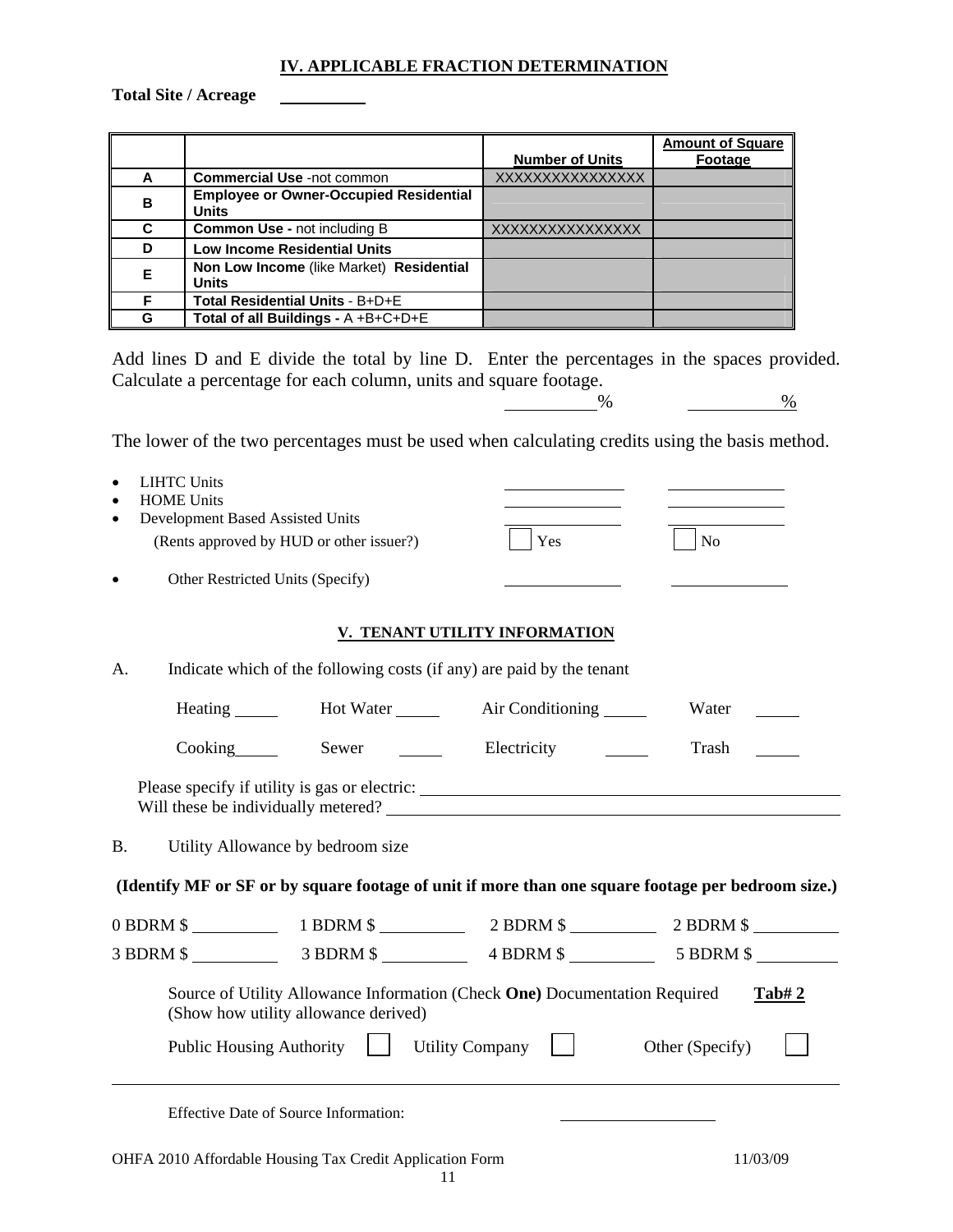#### **VI. DEVELOPMENT FINANCING (SOURCES OF FUNDS)**

#### **A. CONSTRUCTION FINANCING**

List all preliminary and enforceable (firm) financing commitments, including grants tax credit syndication information and provide copies of same. **If the applicant plans to finance part or all of the Development out of its own resources, the applicant must prove to OHFA's satisfaction that such resources are available and committed solely for this purpose.** Any owner equity contributions or deferred fees must also be listed below if the funds will provide a source of financing.

| Source          |                                                                         |                        | Interest                       |                                 | Commitment                |
|-----------------|-------------------------------------------------------------------------|------------------------|--------------------------------|---------------------------------|---------------------------|
| No.             | Name of Lender or Other Source                                          | Principal              | Rate                           | Term                            | Date                      |
| 1.              |                                                                         |                        | $\%$                           |                                 |                           |
| 2.              |                                                                         |                        | $\%$                           |                                 |                           |
| 3.              |                                                                         |                        | $\%$                           |                                 |                           |
| 4.              |                                                                         |                        | $\%$                           |                                 |                           |
| 5.              |                                                                         |                        | $\%$                           |                                 |                           |
|                 | <b>Total Residential Construction Funds</b>                             |                        |                                |                                 |                           |
|                 | Complete the following for each Construction Lender or source of funds. |                        |                                |                                 |                           |
|                 |                                                                         |                        |                                |                                 |                           |
|                 |                                                                         |                        |                                |                                 |                           |
|                 |                                                                         |                        |                                |                                 |                           |
|                 |                                                                         |                        |                                |                                 |                           |
|                 | Type:     Conventional     CDBG<br>Federal                              | HOME                   | Local Gov't   Owner Equity     |                                 |                           |
|                 | Private $\Box$<br>State Gov't   Taxable Bond                            | Tax Exempt Bond        | $\Box$ Other (Specify)         |                                 |                           |
| <b>Finance:</b> | Amortizing Loan   Balloon   BMIR *** Loan                               |                        |                                | Credit Enhancement              |                           |
|                 |                                                                         |                        |                                |                                 |                           |
|                 | $\Box$ Forgivable Loan<br>Grant<br>Deferred Loan<br>$\mathbf{L}$        | Owner Equity           |                                |                                 |                           |
|                 | Other (Specify)                                                         |                        | *** Below Market Interest Rate |                                 |                           |
|                 |                                                                         |                        |                                |                                 |                           |
|                 |                                                                         |                        |                                |                                 |                           |
|                 |                                                                         |                        |                                |                                 |                           |
|                 |                                                                         |                        |                                |                                 |                           |
|                 |                                                                         |                        |                                |                                 |                           |
| Type:           | <b>CDBG</b><br>$Conventional$  <br>Federal                              | HOME                   | Local Gov't     Owner Equity   |                                 |                           |
| Private         | State Gov't<br>Taxable Bond                                             | Tax Exempt Bond        | $\Box$ Other (Specify)         |                                 |                           |
|                 |                                                                         |                        |                                |                                 |                           |
| <b>Finance:</b> | Balloon<br>Amortizing Loan                                              | BMIR *** Loan          |                                |                                 | <b>Credit Enhancement</b> |
|                 | Deferred Loan<br>Forgivable Loan                                        | Grant                  |                                | <b>Owner Equity</b>             |                           |
|                 | Other (Specify)                                                         |                        | *** Below Market Interest Rate |                                 |                           |
|                 |                                                                         |                        |                                |                                 |                           |
|                 |                                                                         |                        |                                |                                 |                           |
|                 |                                                                         |                        |                                |                                 |                           |
|                 |                                                                         |                        |                                |                                 |                           |
|                 |                                                                         |                        |                                | $\overline{\phantom{0}}$        |                           |
| Type:           | Conventional<br><b>CDBG</b><br>Federal                                  | <b>HOME</b>            |                                | Local Gov't $\Box$ Owner Equity |                           |
| Private         | State Gov't<br><b>Taxable Bond</b>                                      | <b>Tax Exempt Bond</b> |                                | Other (Specify)                 |                           |
|                 |                                                                         |                        |                                |                                 |                           |
| <b>Finance:</b> | Balloon<br><b>Amortizing Loan</b>                                       | BMIR *** Loan          |                                |                                 | Credit Enhancement        |
|                 | Forgivable Loan<br>Deferred Loan                                        | Grant                  |                                | <b>Owner Equity</b>             |                           |
|                 |                                                                         |                        | *** Below Market Interest Rate |                                 |                           |
|                 | Other (Specify)                                                         |                        |                                |                                 |                           |

**Make additional copies of this page if necessary.**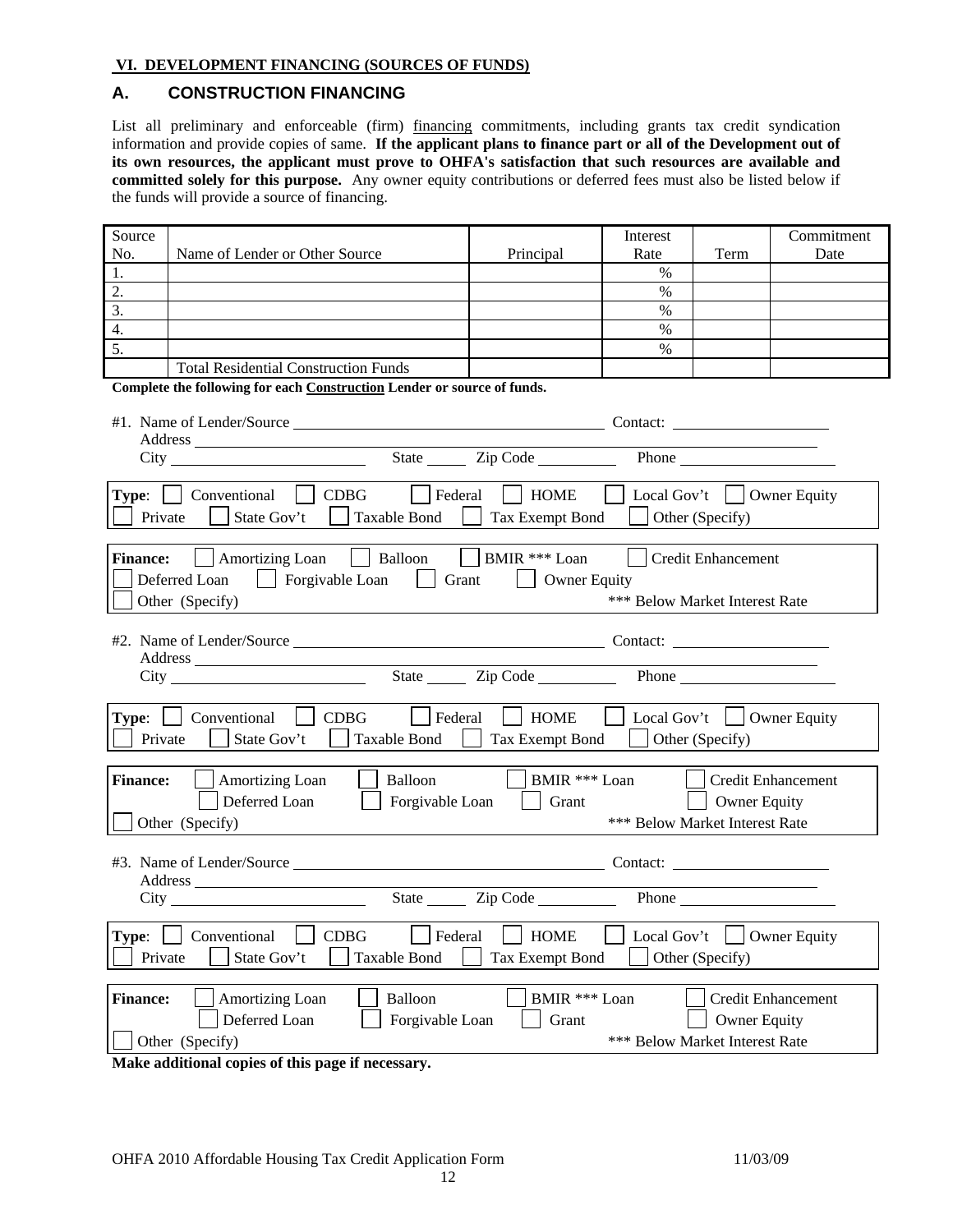### **B. PERMANENT FINANCING**

List all preliminary and enforceable (firm) financing commitments, including grants tax credit syndication information and provide copies of same. **If the applicant plans to finance part or all of the Development out of its own resources, the applicant must prove to OHFA's satisfaction that such resources are available and committed solely for this purpose**. Any owner equity contributions or deferred fees must also be listed below if the funds will provide a source of financing.

| Source                                                                                        |                                                                                 | Principal             | Interest | Term/           | <b>Annual Debt</b>                                          | Commitment |
|-----------------------------------------------------------------------------------------------|---------------------------------------------------------------------------------|-----------------------|----------|-----------------|-------------------------------------------------------------|------------|
| No.                                                                                           | Name of Lender or Other Source                                                  |                       | Rate     | Amort           | Service                                                     | Date       |
| 1.                                                                                            |                                                                                 | \$                    | $\%$     |                 | \$                                                          |            |
| 2.                                                                                            |                                                                                 | \$                    | $\%$     |                 | \$                                                          |            |
| 3.                                                                                            |                                                                                 | \$                    | $\%$     |                 | \$                                                          |            |
| 4.                                                                                            |                                                                                 | \$                    | $\%$     |                 | \$                                                          |            |
| 5.                                                                                            |                                                                                 | \$                    | $\%$     |                 | \$                                                          |            |
| 6.                                                                                            |                                                                                 | \$                    | $\%$     |                 | \$                                                          |            |
|                                                                                               | <b>Subtotal Permanent Financing</b>                                             | \$                    |          |                 | \$                                                          |            |
|                                                                                               | Gross Proceeds Historic Tax Credit                                              | \$                    |          |                 |                                                             |            |
|                                                                                               | Gross Proceeds Low-Income Tax Credits                                           | \$                    |          |                 |                                                             |            |
|                                                                                               | <b>Total Permanent Financing Sources</b>                                        | $\mathcal{S}$         |          |                 |                                                             |            |
|                                                                                               | Complete the following for each Permanent Lender or source of funds.            |                       |          |                 |                                                             |            |
|                                                                                               |                                                                                 |                       |          |                 | Contact:                                                    |            |
|                                                                                               |                                                                                 |                       |          |                 | the control of the control of the control of the control of |            |
|                                                                                               | City                                                                            | State <u>Cip</u> Code |          |                 | <b>Phone</b>                                                |            |
|                                                                                               |                                                                                 |                       |          |                 |                                                             |            |
| Type:                                                                                         | Conventional<br><b>CDBG</b><br>$\vert$   Federal<br>$\mathbf{1}$                | <b>HOME</b>           |          |                 | Local Gov't $\vert$ Owner Equity                            |            |
| Private                                                                                       | State Gov't<br>Taxable Bond                                                     | Tax Exempt Bond       |          |                 | Other (Specify)                                             |            |
|                                                                                               |                                                                                 |                       |          |                 |                                                             |            |
| <b>Finance:</b>                                                                               | Amortizing Loan<br>Balloon                                                      | BMIR *** Loan         |          |                 | <b>Credit Enhancement</b>                                   |            |
| Deferred Loan                                                                                 | Forgivable Loan<br>Grant                                                        | <b>Owner Equity</b>   |          | Other (Specify) |                                                             |            |
|                                                                                               |                                                                                 |                       |          |                 |                                                             |            |
|                                                                                               |                                                                                 |                       |          |                 |                                                             |            |
|                                                                                               |                                                                                 |                       |          |                 | <u> 1989 - Johann Barnett, fransk konge og det</u>          |            |
|                                                                                               | City                                                                            | State <u>Cip</u> Code |          |                 | Phone                                                       |            |
|                                                                                               |                                                                                 |                       |          |                 |                                                             |            |
|                                                                                               | $\vert$   Federal<br>Type:   Conventional<br><b>CDBG</b>                        | <b>HOME</b>           |          |                 | Local Gov't $\vert$ Owner Equity                            |            |
| Private                                                                                       | State Gov't<br>Taxable Bond                                                     | Tax Exempt Bond       |          |                 | Other (Specify)                                             |            |
|                                                                                               |                                                                                 |                       |          |                 |                                                             |            |
| <b>Finance:</b>                                                                               | Balloon<br>Amortizing Loan                                                      | BMIR *** Loan         |          |                 | <b>Credit Enhancement</b>                                   |            |
| Deferred Loan                                                                                 | Forgivable Loan<br>Grant                                                        | <b>Owner Equity</b>   |          | Other (Specify) |                                                             |            |
|                                                                                               |                                                                                 |                       |          |                 |                                                             |            |
|                                                                                               | #3. Name of Lender/Source                                                       |                       |          | Contact:        |                                                             |            |
| Address                                                                                       |                                                                                 |                       |          |                 |                                                             |            |
|                                                                                               |                                                                                 | State <u>Zip</u> Code |          |                 |                                                             |            |
|                                                                                               |                                                                                 |                       |          |                 |                                                             |            |
| Federal<br>Type:<br>Conventional<br>CDBG<br><b>HOME</b><br>Local Gov't<br><b>Owner Equity</b> |                                                                                 |                       |          |                 |                                                             |            |
| Private<br>State Gov't<br><b>Taxable Bond</b><br>Other (Specify)<br>Tax Exempt Bond           |                                                                                 |                       |          |                 |                                                             |            |
|                                                                                               |                                                                                 |                       |          |                 |                                                             |            |
| <b>Finance:</b>                                                                               | Balloon<br>BMIR *** Loan<br><b>Amortizing Loan</b><br><b>Credit Enhancement</b> |                       |          |                 |                                                             |            |
|                                                                                               | Forgivable Loan<br>Grant                                                        |                       |          |                 |                                                             |            |
| Deferred Loan<br>Other (Specify)<br><b>Owner Equity</b>                                       |                                                                                 |                       |          |                 |                                                             |            |

**Make additional copies of this page if necessary.**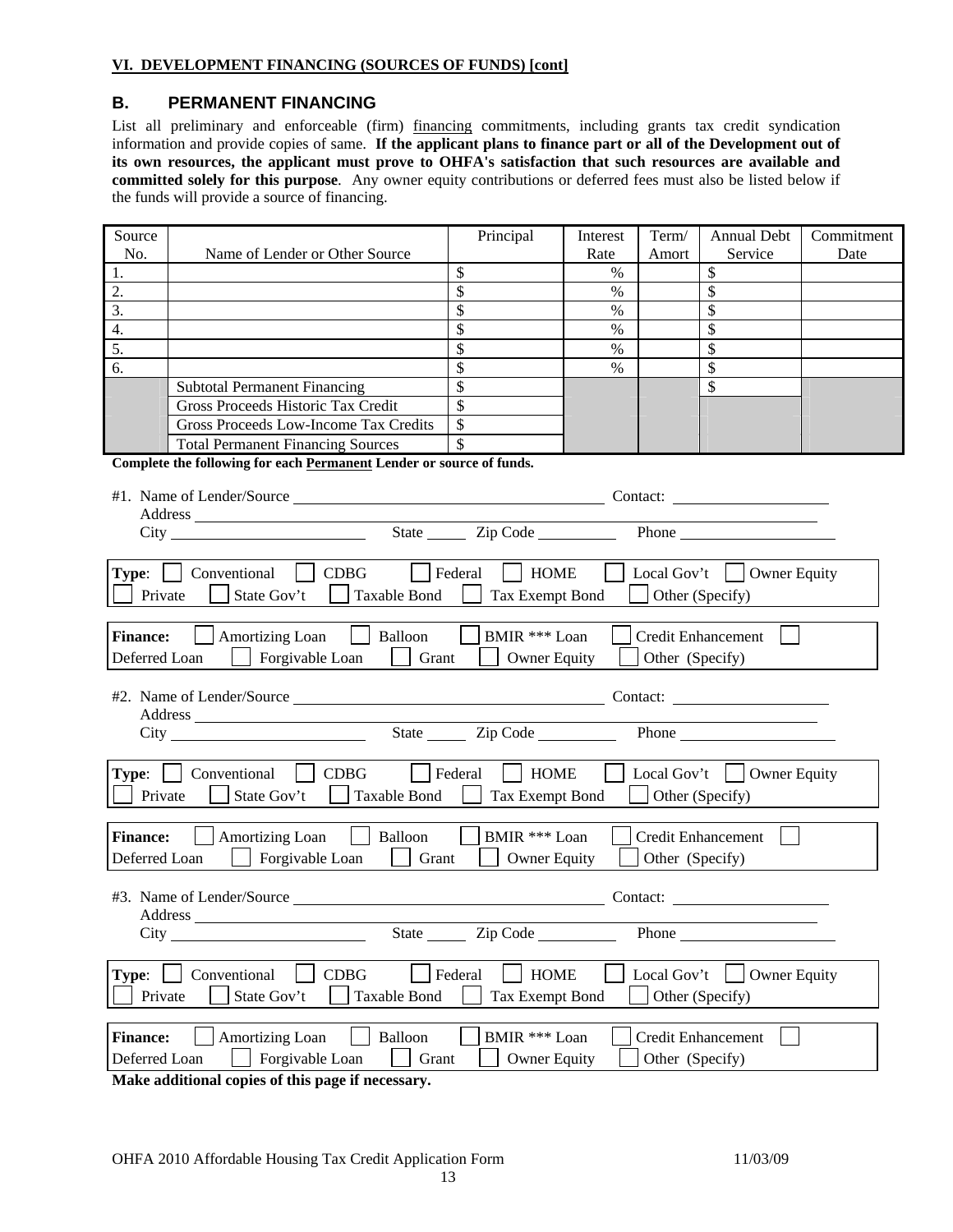#### **VII. TAX CREDIT SYNDICATION**

Tax Credit Syndication (Provide as much information and documentation as is available at time of application.)

| А.        | Does this Development qualify for Historic Rehabilitation Credits?  |                                       |                                                                  |    | Yes                                                                                                                  | No                                                                                                                                                                                                                      |
|-----------|---------------------------------------------------------------------|---------------------------------------|------------------------------------------------------------------|----|----------------------------------------------------------------------------------------------------------------------|-------------------------------------------------------------------------------------------------------------------------------------------------------------------------------------------------------------------------|
|           | If yes, what is the credit amount?                                  |                                       | $\sim$                                                           |    | Estimated Gross Proceeds: \$                                                                                         |                                                                                                                                                                                                                         |
|           | Syndicator for Historic Credits                                     |                                       |                                                                  |    | <u> Alexandria de la contrada de la contrada de la contrada de la contrada de la contrada de la contrada de la c</u> |                                                                                                                                                                                                                         |
| <b>B.</b> | Will the Tax Credits be offered to investors?                       |                                       | Yes                                                              |    | No                                                                                                                   |                                                                                                                                                                                                                         |
|           | 1.                                                                  | the Development.                      |                                                                  |    |                                                                                                                      | If no, attach a description explaining how the tax benefits will be used and how that will benefit                                                                                                                      |
|           | 2.                                                                  | If yes, answer each of the following: |                                                                  |    |                                                                                                                      |                                                                                                                                                                                                                         |
|           | Type of offering:                                                   | Public                                |                                                                  |    | Private                                                                                                              |                                                                                                                                                                                                                         |
|           | Type of Investor:                                                   | Individuals                           |                                                                  |    | Corporations                                                                                                         |                                                                                                                                                                                                                         |
| C.        | included in the development budget.                                 |                                       |                                                                  |    |                                                                                                                      | LIHTC Syndication costs will be evaluated along with other Development costs. Please list all estimated or<br>actual costs of syndication associated with the Development. If costs are listed here, they should not be |
|           |                                                                     | <b>LIHTC Gross Proceeds</b>           |                                                                  | S. |                                                                                                                      |                                                                                                                                                                                                                         |
|           | Less:                                                               |                                       |                                                                  |    |                                                                                                                      |                                                                                                                                                                                                                         |
|           |                                                                     | Attorney                              |                                                                  |    |                                                                                                                      |                                                                                                                                                                                                                         |
|           |                                                                     | Accountant                            |                                                                  |    |                                                                                                                      |                                                                                                                                                                                                                         |
|           |                                                                     | Consultant(s)<br>Broker(s)            |                                                                  | \$ |                                                                                                                      |                                                                                                                                                                                                                         |
|           |                                                                     | Bridge Loan & Interest                |                                                                  | \$ |                                                                                                                      |                                                                                                                                                                                                                         |
|           |                                                                     | Syndicator                            |                                                                  | \$ |                                                                                                                      |                                                                                                                                                                                                                         |
|           |                                                                     | Other (specify)                       |                                                                  | \$ |                                                                                                                      |                                                                                                                                                                                                                         |
|           |                                                                     | <b>Total Costs</b>                    |                                                                  |    |                                                                                                                      |                                                                                                                                                                                                                         |
|           |                                                                     | <b>Net LIHTC Proceeds</b>             |                                                                  | \$ |                                                                                                                      |                                                                                                                                                                                                                         |
|           | Number of Pay-Ins                                                   |                                       |                                                                  |    | First Pay-in Year                                                                                                    |                                                                                                                                                                                                                         |
|           | Explain when Pay-In Periods will begin                              |                                       | <u> 1989 - Johann Stein, mars an t-Amerikaansk kommunister (</u> |    |                                                                                                                      |                                                                                                                                                                                                                         |
| 1.        | Actual or anticipated Syndicators or Equity Sources:<br>Name Source |                                       |                                                                  |    |                                                                                                                      |                                                                                                                                                                                                                         |
|           | Address                                                             |                                       |                                                                  |    | and the control of the control of the control of the control of the control of the control of the control of the     |                                                                                                                                                                                                                         |
|           |                                                                     |                                       | State <u>Cip</u> Code                                            |    |                                                                                                                      |                                                                                                                                                                                                                         |
|           | Contact                                                             |                                       |                                                                  |    |                                                                                                                      |                                                                                                                                                                                                                         |
|           | E-mail                                                              |                                       |                                                                  |    |                                                                                                                      |                                                                                                                                                                                                                         |

OHFA 2010 Affordable Housing Tax Credit Application Form 11/03/09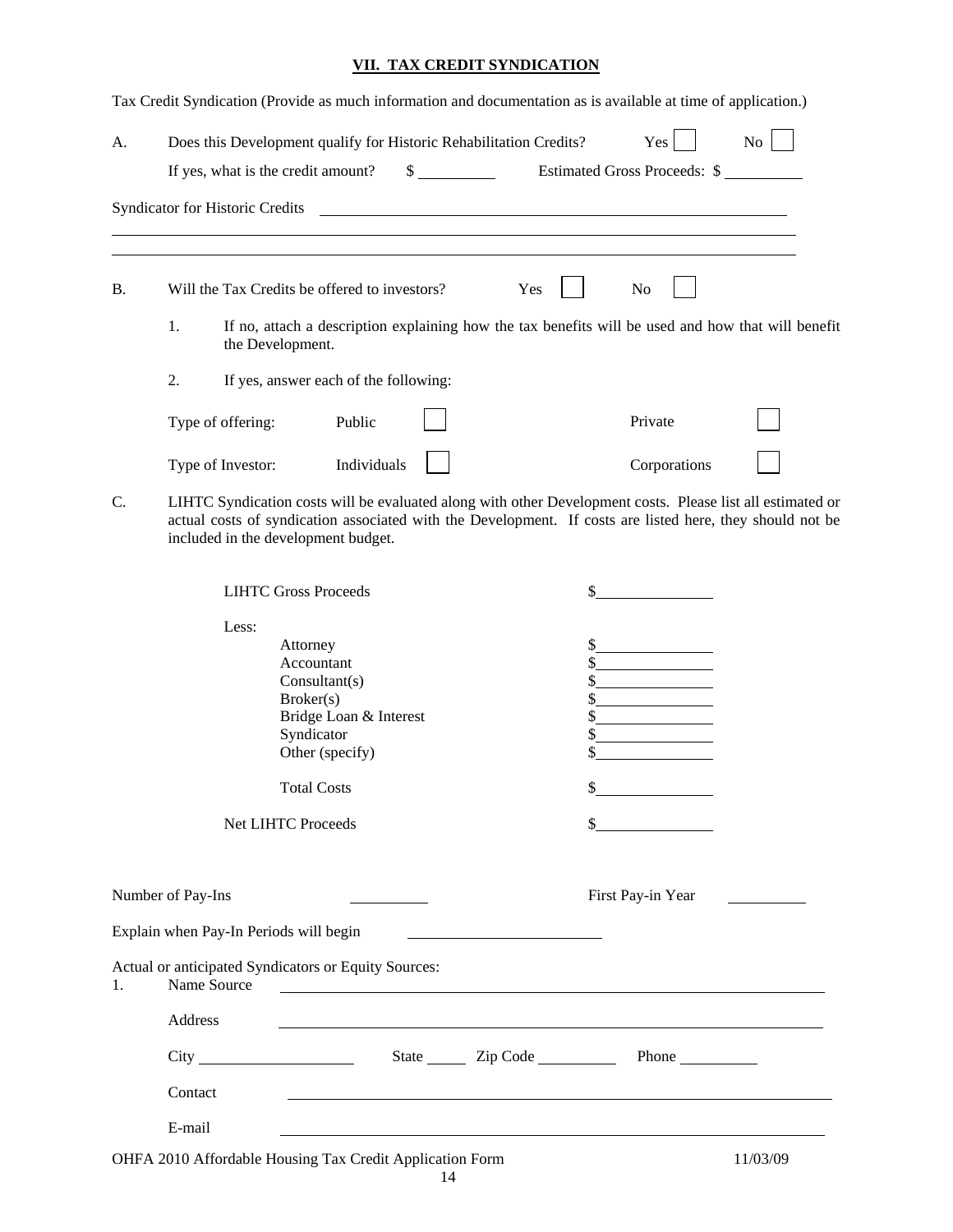| 2. | Name Source                                                      |                        |                                                                                                                        |                      |
|----|------------------------------------------------------------------|------------------------|------------------------------------------------------------------------------------------------------------------------|----------------------|
|    | Address                                                          |                        | <u> 1989 - Johann Stoff, deutscher Stoffen und der Stoffen und der Stoffen und der Stoffen und der Stoffen und der</u> |                      |
|    |                                                                  |                        |                                                                                                                        |                      |
|    | Contact                                                          |                        |                                                                                                                        |                      |
|    | E-mail                                                           |                        | <u> 1989 - John Stein, marking and de broad and de broad and de broad and de broad and de broad and de broad and</u>   |                      |
| 3. | Name Source                                                      |                        | <u> 1989 - Johann John Barn, mars and deutscher Stadt and deutscher Stadt and deutscher Stadt and deutscher Stadt</u>  |                      |
|    | Address                                                          |                        | ,我们也不会有什么。""我们的人,我们也不会有什么?""我们的人,我们也不会有什么?""我们的人,我们也不会有什么?""我们的人,我们也不会有什么?""我们的人                                       |                      |
|    |                                                                  | State <u>Cip</u> Code  | Phone                                                                                                                  |                      |
|    |                                                                  |                        |                                                                                                                        |                      |
|    | E-mail                                                           |                        |                                                                                                                        |                      |
|    |                                                                  |                        |                                                                                                                        |                      |
|    |                                                                  | <b>VIII. SUBSIDIES</b> |                                                                                                                        |                      |
|    | <b>Rent Subsidy Anticipated</b>                                  |                        |                                                                                                                        |                      |
|    |                                                                  |                        |                                                                                                                        |                      |
|    |                                                                  |                        |                                                                                                                        | <b>Approval Date</b> |
|    | RD (formerly FmHa)                                               |                        | %                                                                                                                      |                      |
|    | HUD Development-Based Section 8 Certificates<br>or HAP Contracts |                        | $\%$                                                                                                                   |                      |
|    | <b>HUD Vouchers</b>                                              |                        | $\%$                                                                                                                   |                      |
|    |                                                                  |                        |                                                                                                                        |                      |
|    | HUD Tenant-Based Certificates                                    |                        | $\%$                                                                                                                   |                      |
|    |                                                                  |                        | $\%$                                                                                                                   |                      |
|    | <b>State</b>                                                     |                        | $\%$                                                                                                                   |                      |
|    | Local                                                            |                        | $\%$                                                                                                                   |                      |
|    | Owner                                                            |                        | $\%$                                                                                                                   |                      |
|    |                                                                  |                        | $\frac{0}{0}$                                                                                                          |                      |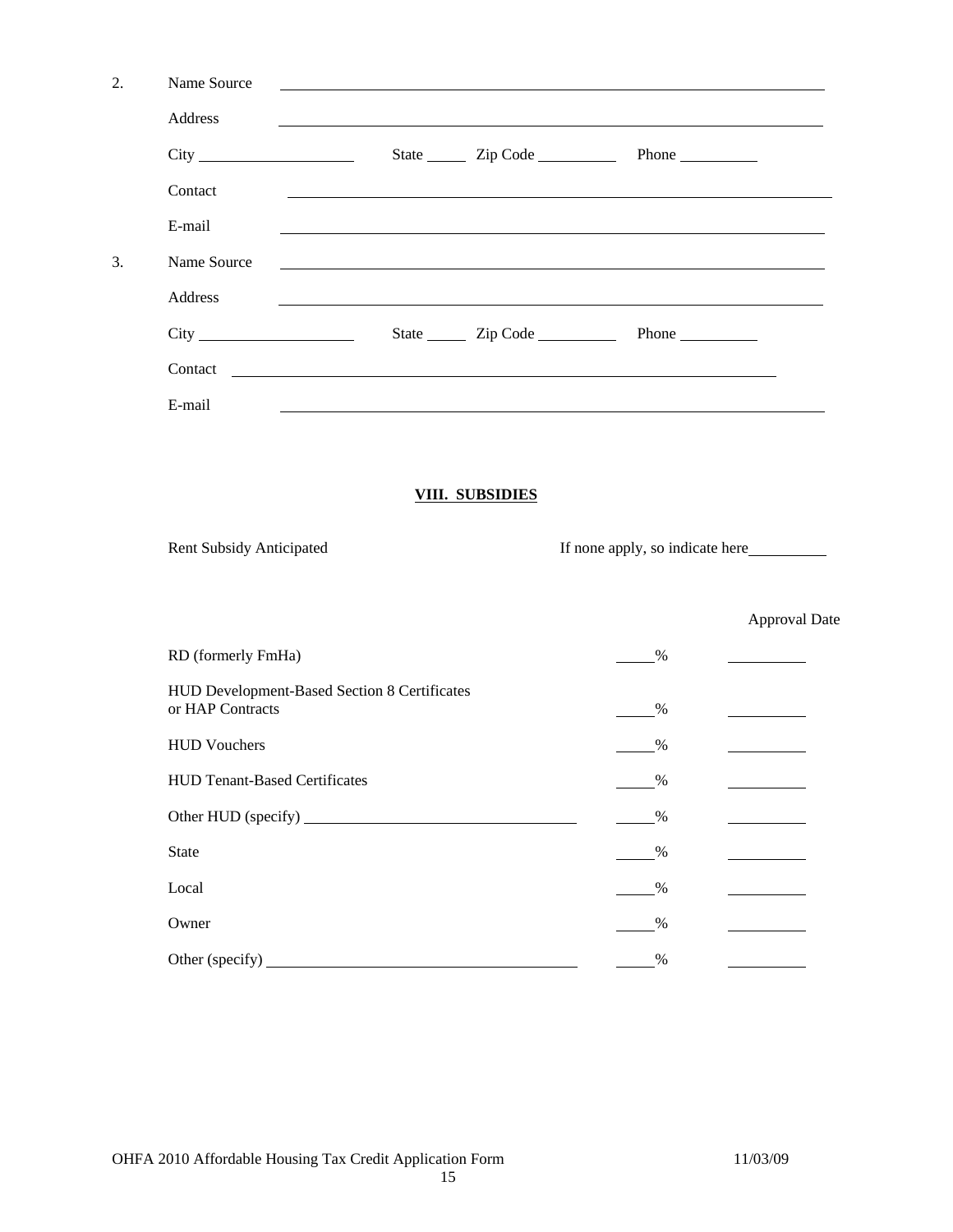#### **IX. UNIT DISTRIBUTION AND RENTS X. DEVELOPMENT BUDGET XI. DETERMINATION OF MAXIMUM ALLOWABLE CREDIT AMOUNT XII. DETERMINATION OF RESERVATION AMOUNT NEEDED XIII. DEVELOPMENT EXPENSES PROFORMA Double Click the icon below to complete the above requirements:**

**Instructions are on the first tab.** 

## **Note!!!**

**Once complete, print the Excel Worksheets and insert as pages 17-25 of this Application. Pro forma should be inserted in Tab 3. If these pages are not included, this is an incurable Failed Threshold item.** 

**\*If the spreadsheets do not work for your project, contact OHFA Staff.** 

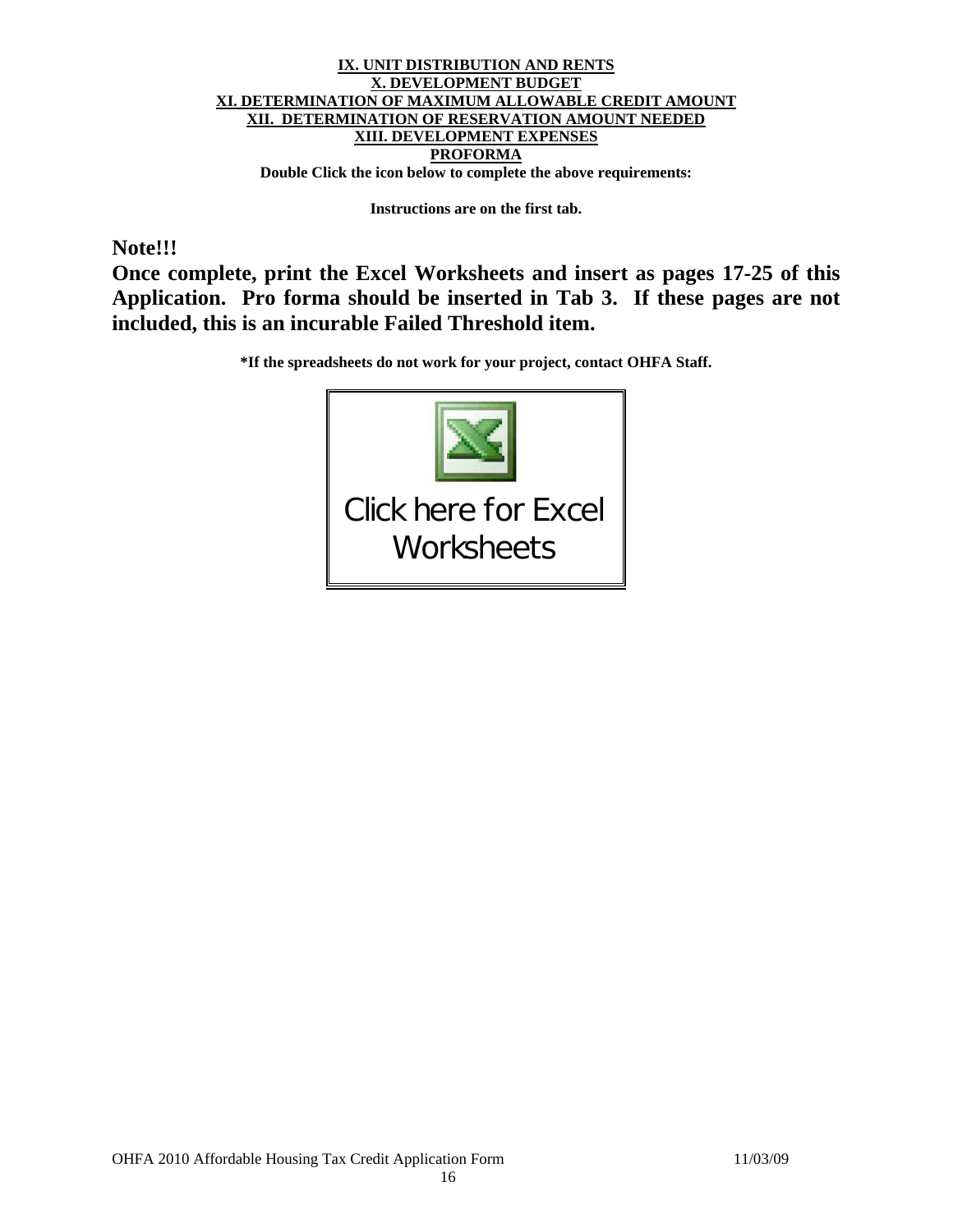#### *XIV. DEVELOPMENT TIMETABLE*

**Indicate the actual or expected date (INCLUDE DAY) by which the following activities will have been completed.** 

# Actual or Scheduled **Month/Day/Year** Activity

$$
\overline{a} = \overline{a} \cdot \overline{a}
$$







 Site Option/Contract Carryover Acquisition Zoning Approval Tax Abatement **Environmental Review Completed** 

 Plan **Conditional Use Permit** Variance Site Plan Review **Building Permit** Final Plans/Specs

 Closing Property Transfer

 Construction Financing Loan Application **Conditional Commitment** Firm Commitment Closing and Disbursement

 Construction **Construction Start** Progress Review **Construction Completion** 

 Permanent Financing Loan Application **Conditional Commitment**  / / Firm Commitment Closing and Disbursement

#### Other Loans and Grants Type & Source:

Application Closing or Award

 Equity Syndication Letter of Commitment Partnership Closing

OHFA 2010 Affordable Housing Tax Credit Application Form 11/03/09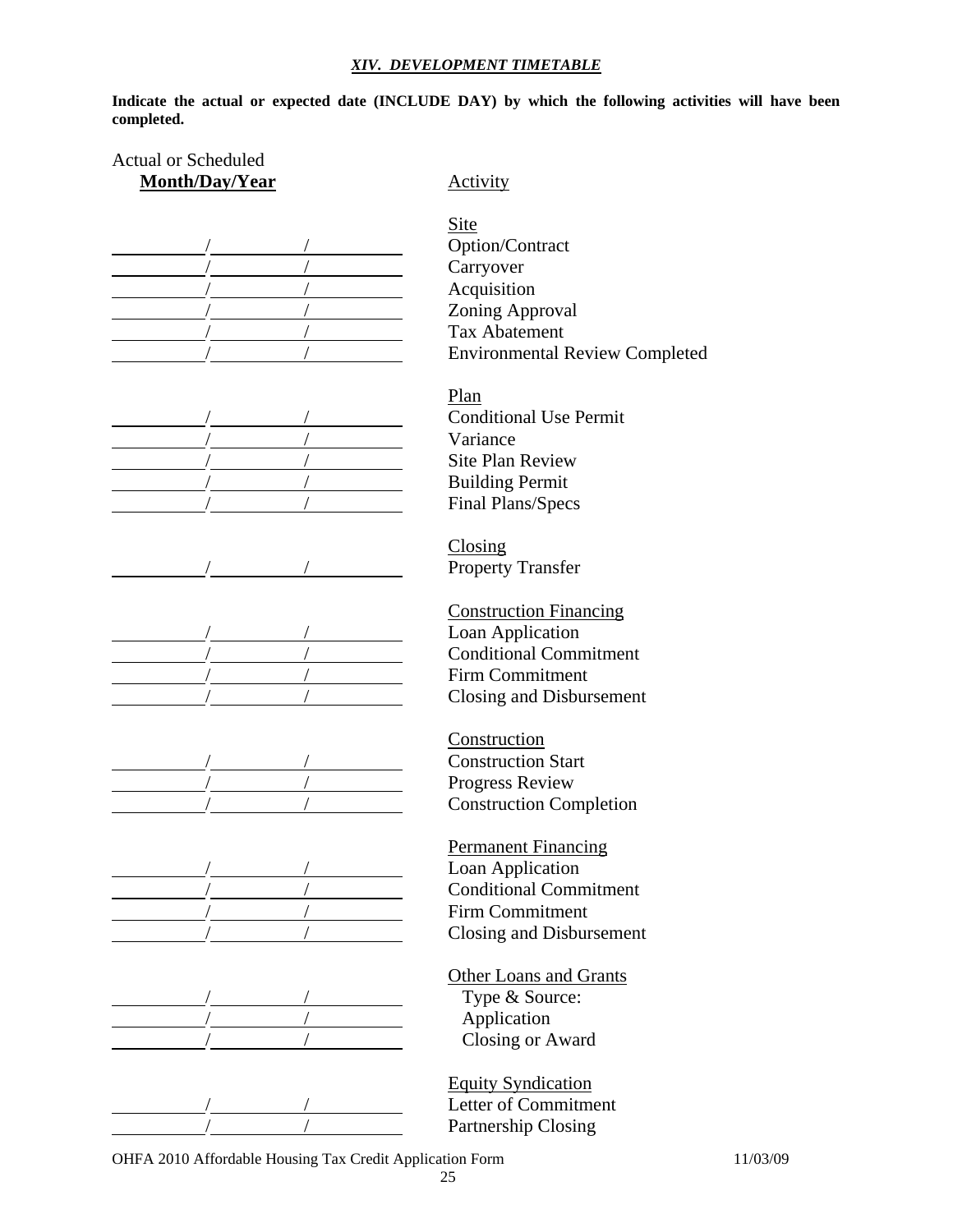## **XIV. DEVELOPMENT TIMETABLE** (cont.)

**Other** 10% of Development Costs Incurred Tax Credit Carryover Allocation Placed in Service Occupancy of All Low-Income Units

#### **XV. APPLICATION FEE**

Amount of application fee submitted:  $\qquad \qquad$  \$

(Make check payable to **OHFA**)

Refer to Section 330:36-4-3(a)(1) for fee amounts.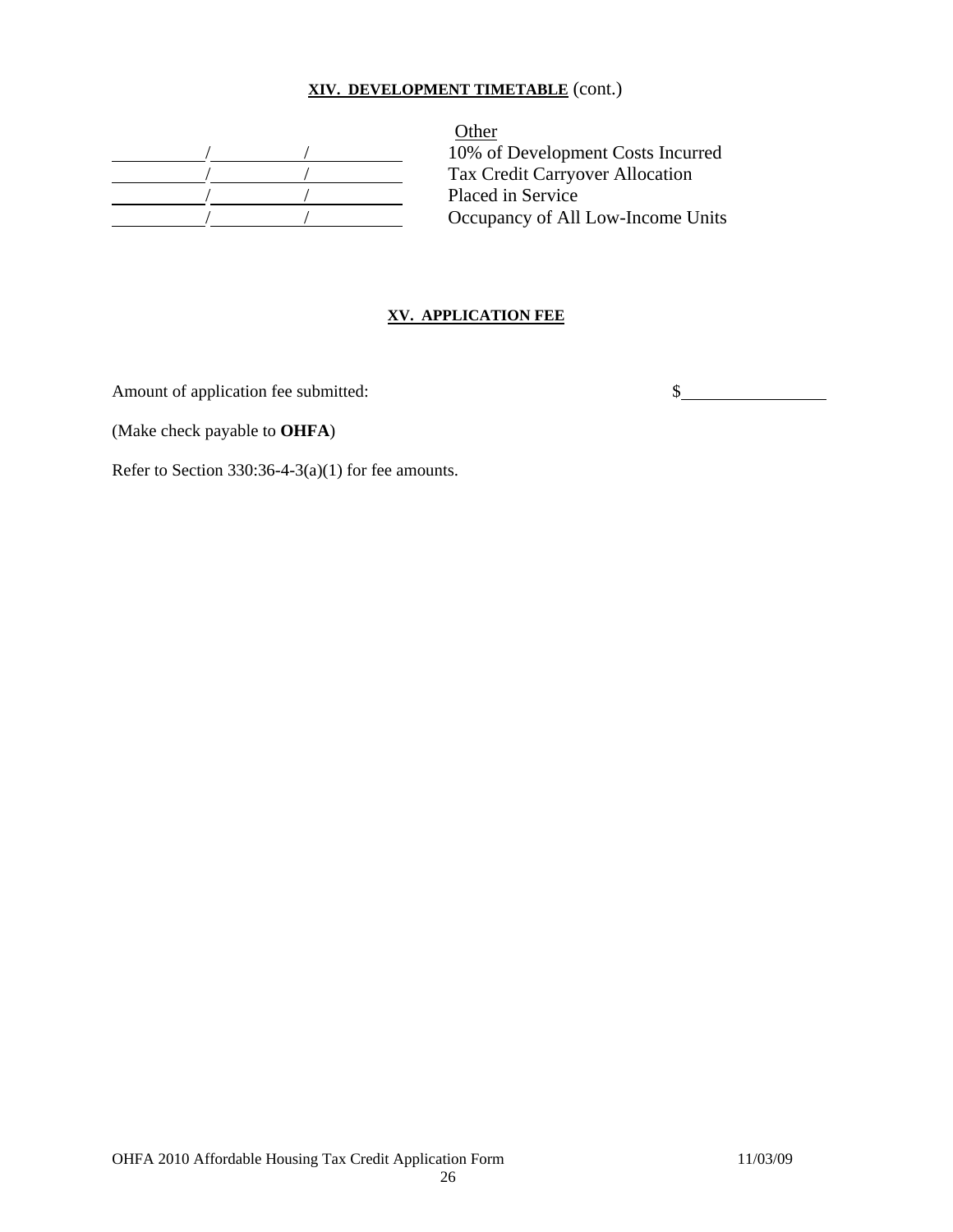#### **XVI. APPLICANT AFFIDAVIT**

| <b>STATE OF</b>  |       |
|------------------|-------|
|                  | ) SS: |
| <b>COUNTY OF</b> |       |

The undersigned, the undersigned,  $\overline{\phantom{a}}$ , of lawful age, being first duly sworn, on oath says that:

- 1. The undersigned is the duly authorized agent of  $\overline{\phantom{a}}$ the Applicant submitting the Affordable Housing Tax Credit Application which is attached to this statement, for the purpose of certifying the facts pertaining to the Application, facts pertaining to the nonexistence of collusion among Applicants and between Applicants and state officials or employees, as well as facts pertaining to the no giving or offering of things of value to government personnel in return for special consideration in the allocation of Affordable Housing Tax Credits pursuant to the Application to which this statement is attached.
- 2. The undersigned, being duly authorized, hereby represents and certifies that the foregoing information, to the best of his/her knowledge, is true, complete and accurately describes the proposed Development; The undersigned is fully aware of the facts and circumstances surrounding the making of the Application to which this statement is attached and has been personally and directly involved in the proceedings leading to the submission of such Application. Misrepresentations of any kind will be grounds for denial or loss of the tax credits and may affect future participation in the tax program in Oklahoma; and
- 3. Neither the Applicant nor anyone subject to the Applicant's direction or control has been a party (i) to any collusion among Applicants by agreement to refrain from making Application, (ii) to any discussions between Applicants and any state official concerning exchange of money or other things of value for special consideration in granting an Allocation of Affordable Housing Tax Credits, (iii) to paying, giving or donating or agreeing to pay, give or donate to any officer or employee of the State of Oklahoma or to any officer or employee of Oklahoma Housing Finance Agency, any money or other thing of value, either directly or indirectly, in procuring an Allocation of Affordable Housing Tax Credit pursuant to the Application to which this statement is attached; and
- 4. The undersigned is responsible (i) for ensuring that the Development consists or will consist of a Qualified Building(s) as defined in the Code, and will satisfy all applicable requirements of federal tax law in the acquisition, rehabilitation, or construction and operation of the Development to receive an Allocation of Affordable Housing Tax Credit, and (ii) for all calculations and figures relating to the determination of the Eligible Basis for the building(s) and understands and agrees that the amount of the Affordable Housing Tax Credit is calculated by references to the figure submitted with this Application, as to the Eligible Basis and Qualified Basis of the Development and individual buildings. The undersigned Applicant certifies that all builder fees, and developer fees are properly disclosed and conform to Section 330:36-4 (b)(c) of OHFA's Rules.